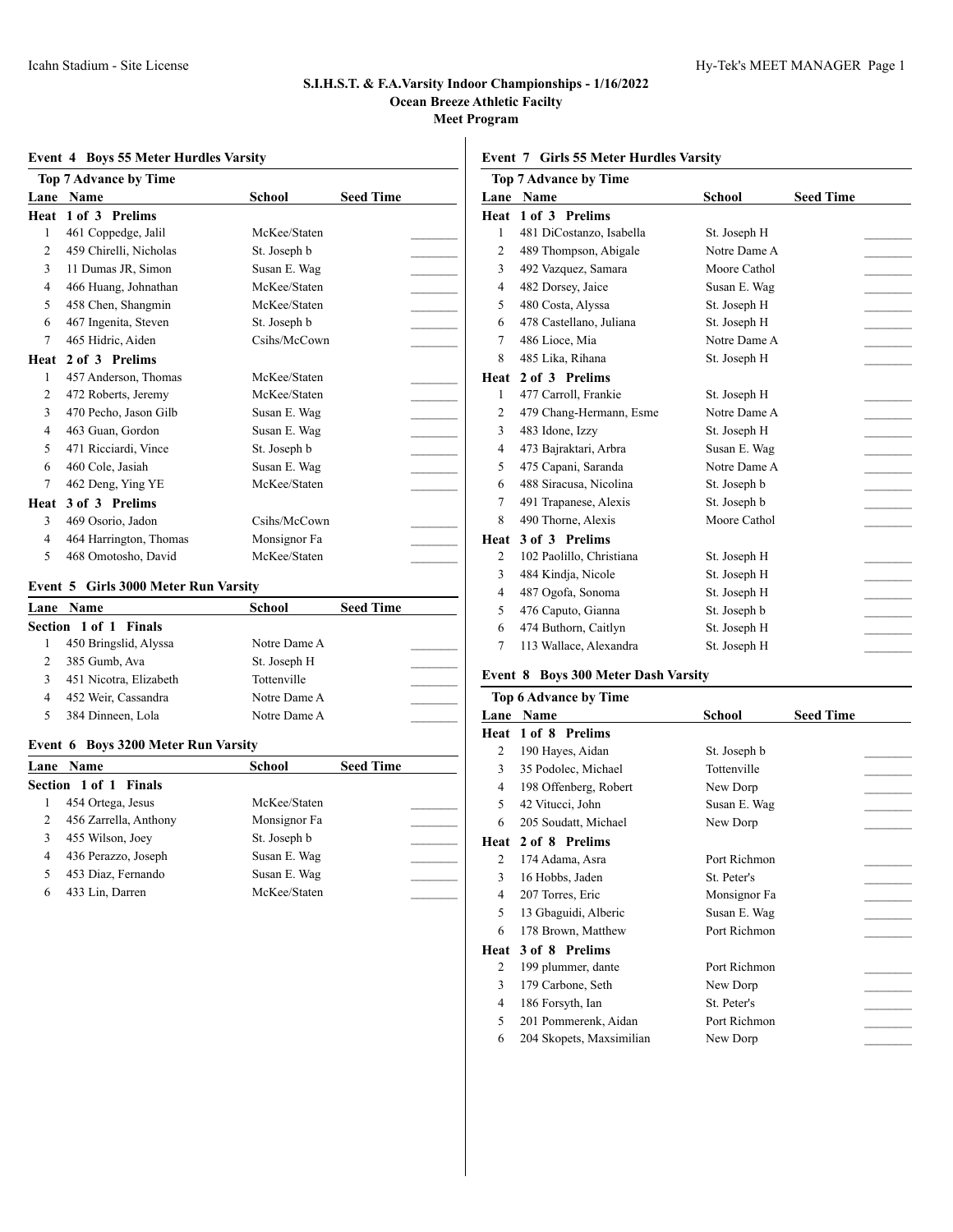| Heat           |                         | 4 of 8 Prelims(Event 8 Boys 300 Meter Dash Varsity) |  |
|----------------|-------------------------|-----------------------------------------------------|--|
| $\overline{c}$ | 189 Hanna, George       | Tottenville                                         |  |
| 3              | 184 Deleon, David       | St. Peter's                                         |  |
| $\overline{4}$ | 182 Conti, Thomas       | Tottenville                                         |  |
| 5              | 37 Reyes, Javier        | Tottenville                                         |  |
| 6              | 194 Li, Vinci           | Tottenville                                         |  |
| Heat           | 5 of 8 Prelims          |                                                     |  |
| 1              | 175 Antonov, Andrew     | Csihs/McCown                                        |  |
| $\overline{2}$ | 197 Neri, Hector        | Port Richmon                                        |  |
| 3              | 183 Criscuoli, John     | St. Peter's                                         |  |
| $\overline{4}$ | 188 Hanna, Geondius     | Tottenville                                         |  |
| 5              | 180 Cisak, Nicholas     | Tottenville                                         |  |
| 6              | 176 Bartholomew, Jaleel | New Dorp                                            |  |
| Heat           | 6 of 8 Prelims          |                                                     |  |
| $\mathbf{1}$   | 196 Nappi, James        | Monsignor Fa                                        |  |
| $\mathfrak{2}$ | 17 Hobbs, Jeremy        | St. Peter's                                         |  |
| 3              | 3 Boulos, Matthew       | St. Joseph b                                        |  |
| $\overline{4}$ | 177 Briscoe, Justin     | St. Peter's                                         |  |
| 5              | 24 Kochnev, Maxim       | Tottenville                                         |  |
| 6              | 209 Zheng, Lanyin       | New Dorp                                            |  |
| Heat           | 7 of 8 Prelims          |                                                     |  |
| 1              | 185 Fernandez, William  | New Dorp                                            |  |
| $\mathfrak{2}$ | 208 Zhang, Morgan       | Tottenville                                         |  |
| 3              | 193 Levitt, Daniel      | Monsignor Fa                                        |  |
| $\overline{4}$ | 192 Lau, Stephen        | Moore Cathol                                        |  |
| 5              | 181 Conti, Nicholas     | Tottenville                                         |  |
| 6              | 203 Shenouda, David     | Susan E. Wag                                        |  |
| Heat           | 8 of 8 Prelims          |                                                     |  |
| 1              | 195 Maiello, Jake       | St. Peter's                                         |  |
| 2              | 200 Poli, Christopher   | Tottenville                                         |  |
| 3              | 202 Schinasi, Joshua    | St. Joseph b                                        |  |
| 4              | 191 Kaczor, Max         | St. Joseph b                                        |  |
| 5              | 206 Tan, Ducheng        | New Dorp                                            |  |
| 6              | 187 Gottlieb, Joseph    | Tottenville                                         |  |

# **Event 9 Boys 300 Meter Dash Freshmen**

| Lane           | <b>Name</b>              | <b>School</b> | <b>Seed Time</b> |  |
|----------------|--------------------------|---------------|------------------|--|
|                | Section 1 of 6 Finals    |               |                  |  |
| 1              | 159 HO, Kingston         | McKee/Staten  |                  |  |
| 2              | 153 Delcid, David        | Curtis        |                  |  |
| 3              | 166 Munoz, Aaron         | Curtis        |                  |  |
| 4              | 168 Said, Ali Morsy      | McKee/Staten  |                  |  |
| 5.             | 155 DiStefano, Anthony   | St. Joseph b  |                  |  |
| 6              | 154 Diallo, Ousmane      | Susan E. Wag  |                  |  |
|                | Section 2 of 6 Finals    |               |                  |  |
| 1              | 169 Shi, Peng            | McKee/Staten  |                  |  |
| $\overline{c}$ | 156 farinloye, michael   | Port Richmon  |                  |  |
| 3              | 148 Bowman-Jerez, Shawn  | Susan E. Wag  |                  |  |
| 4              | 165 Mohibullah, Mohammad | Curtis        |                  |  |
| 5              | 141 Agres, Elliott       | McKee/Staten  |                  |  |
| 6              | 162 Madito, Kareem       | Curtis        |                  |  |
|                |                          |               |                  |  |

|                | Section 3 of 6 Finals    |              |  |
|----------------|--------------------------|--------------|--|
| 1              | 149 Choi, Michael        | McKee/Staten |  |
| 2              |                          | New Dorp     |  |
|                | 143 Amoussou, Kodjo      |              |  |
| 3              | 173 Zacasa, Manuel       | Curtis       |  |
| $\overline{4}$ | 170 Velez, Noe           | Curtis       |  |
| 5              | 167 Olszewski, Matthew   | Curtis       |  |
| 6              | 147 Balce, Aidene Connor | New Dorp     |  |
|                | Section 4 of 6 Finals    |              |  |
| 1              | 160 Karlowich, Marius    | St. Peter's  |  |
| 2              | 163 Mariano, Santino     | St. Joseph b |  |
| 3              | 150 Collins, Latrell     | New Dorp     |  |
| 4              | 146 Awad, Yazid          | McKee/Staten |  |
| 5              | 144 Ate, Inyene          | Curtis       |  |
| 6              | 157 Grum, Lukasz         | St. Joseph b |  |
|                | Section 5 of 6 Finals    |              |  |
| 1              | 161 Kim, Dylan           | Susan E. Wag |  |
| $\overline{2}$ | 172 Yuan, Jianheng       | Csihs/McCown |  |
| 3              | 158 Hernandez, Jonathan  | St. Joseph b |  |
| $\overline{4}$ | 152 Creger, Richard      | St. Joseph b |  |
| 5              | 151 Cosgriff, Matthew    | St. Joseph b |  |
| 6              | 145 Avilez, Antonio      | St. Peter's  |  |
|                | Section 6 of 6 Finals    |              |  |
| 4              | 142 Amato, Gregory       | Tottenville  |  |
| 5              | 171 Vogt, Owen           | Csihs/McCown |  |
| 6              | 164 Mero, Lucas          | Csihs/McCown |  |

# **Event 10 Girls 300 Meter Dash Varsity**

|                | <b>Top 6 Advance by Time</b> |               |                  |
|----------------|------------------------------|---------------|------------------|
| Lane           | <b>Name</b>                  | <b>School</b> | <b>Seed Time</b> |
| Heat           | 1 of 11 Prelims              |               |                  |
| $\overline{c}$ | 78 Jayaweera, Enara          | Port Richmon  |                  |
| 3              | 246 Syeda, Laiba             | Susan E. Wag  |                  |
| 4              | 230 Martinez, Amor           | Curtis        |                  |
| 5              | 216 Brown, Kortney           | Curtis        |                  |
| 6              | 66 Ferrer, Alepha            | Susan E. Wag  |                  |
| Heat           | 2 of 11 Prelims              |               |                  |
| 2              | 114 Yavno, Ariella           | Tottenville   |                  |
| 3              | 250 Wallace, Isabelle        | St. Joseph H  |                  |
| 4              | 233 Moore, Mary              | St. Joseph H  |                  |
| 5              | 47 Brutus, Landy             | Susan E. Wag  |                  |
| 6              | 232 Moore, Jordan            | Notre Dame A  |                  |
| Heat           | 3 of 11 Prelims              |               |                  |
| 2              | 214 Artsen, Mia              | St. Joseph b  |                  |
| 3              | 237 Odinsky, Naomi           | St. Joseph b  |                  |
| $\overline{4}$ | 247 Tan, Kristine            | McKee/Staten  |                  |
| 5              | 241 Schell, Kayla            | St. Joseph b  |                  |
| 6              | 238 Owotomo, Eniola          | Tottenville   |                  |
| Heat           | 4 of 11 Prelims              |               |                  |
| 1              | 45 Bergman, Gianna           | Moore Cathol  |                  |
| 2              | 103 Perez, Vivian            | Tottenville   |                  |
| 3              | 221 Edmonds, sara            | St. Joseph b  |                  |
| 4              | 220 Eagle, Natalie           | Tottenville   |                  |
| 5              | 251 Zaremba, julia           | St. Joseph b  |                  |
| 6              | 240 Scarcella, Kaitlyn       | St. Joseph b  |                  |
|                |                              |               |                  |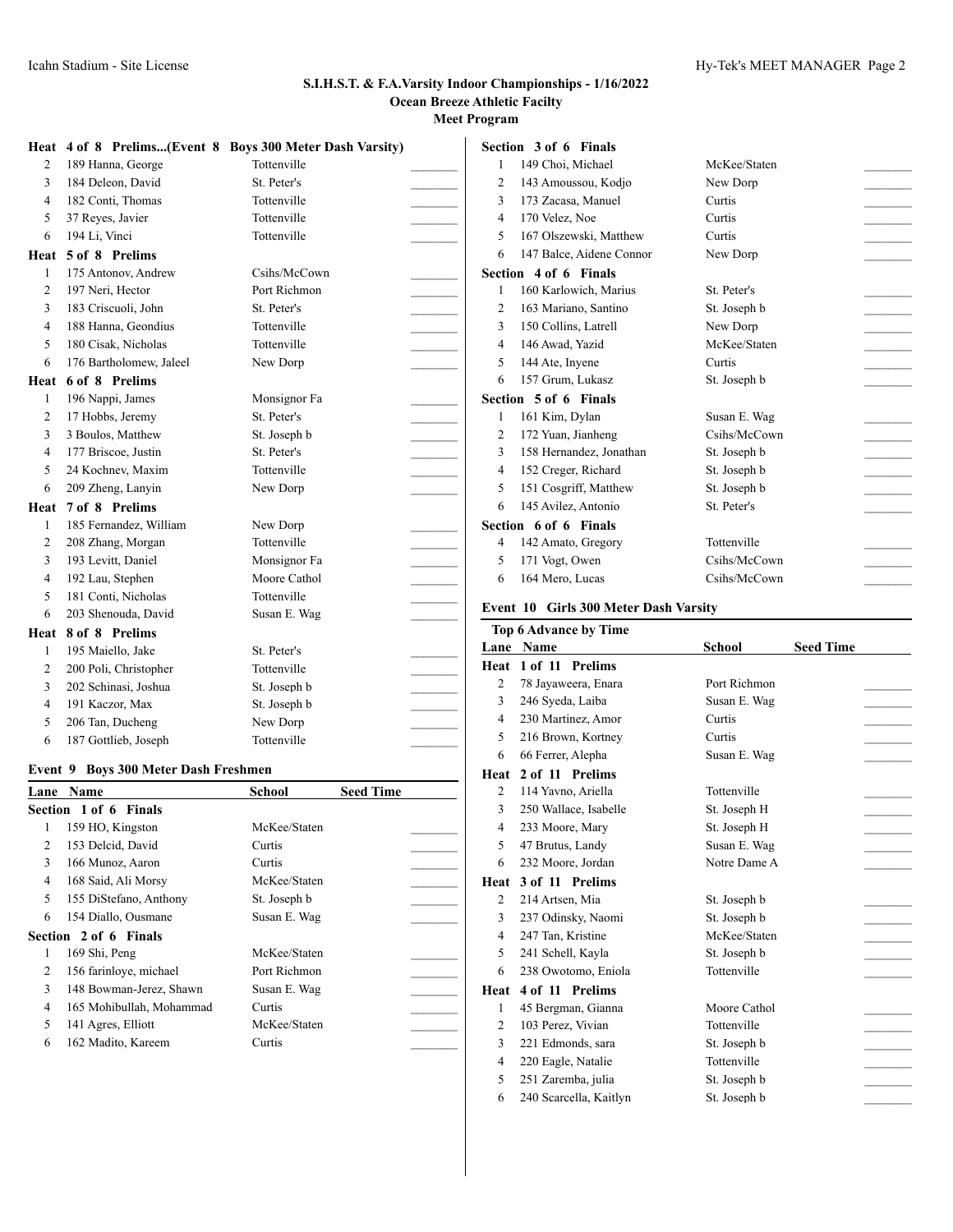|      | Heat 5 of 11 Prelims(Event 10 Girls 300 Meter Dash Varsity) |              | Event 11 Girls 300 Meter Dash Freshmen                             |                         |                  |
|------|-------------------------------------------------------------|--------------|--------------------------------------------------------------------|-------------------------|------------------|
|      | 224 Khalil, Veronica                                        | St. Joseph b | Lane Name                                                          | School                  | <b>Seed Time</b> |
| 2    | 212 Aguilaro, Arianne                                       | St. Joseph b | Section 1 of 5 Finals                                              |                         |                  |
| 3    | 225 Koutroulas, Kalliopi                                    | Tottenville  | 119 Berkani, Giana<br>1                                            | Tottenville             |                  |
| 4    | 61 DiScalo, Katie                                           | St. Joseph H | 81 Keane, Madison<br>2                                             | St. Joseph H            |                  |
| 5    | 239 Purisic, Selma                                          | St. Joseph H | 121 Brobbey, Madeline<br>3                                         | Susan E. Wag            |                  |
| 6    | 213 Armenia, Gianna                                         | St. Joseph H | 49 Cammarano, Riley<br>$\overline{4}$                              | St. Joseph H            |                  |
|      | Heat 6 of 11 Prelims                                        |              | 122 Cheung, Trista<br>5                                            | Susan E. Wag            |                  |
|      | 228 Mahmoud, Alya                                           | Tottenville  | 124 Janvier, Jada<br>6                                             | Tottenville             |                  |
| 2    | 218 Cherng, Jasmine                                         | McKee/Staten | Section 2 of 5 Finals                                              |                         |                  |
| 3    | 46 Bosco, Gianna                                            | Tottenville  | 118 Bekirman, Marta<br>1                                           | Tottenville             |                  |
| 4    | 227 LI, Wenyan                                              | McKee/Staten | 125 Jiang, Maggie<br>$\overline{2}$                                | Tottenville             |                  |
| 5    | 115 Zenelaj, Dea                                            | St. Joseph H | 117 Ahmad, Saniyah<br>3                                            | Tottenville             |                  |
| 6    | 244 Sikorjak, Veronika                                      | Tottenville  | 80 Keane, Mackenzie<br>$\overline{4}$                              | St. Joseph H            |                  |
| Heat | 7 of 11 Prelims                                             |              | 5<br>138 Verde, Francesca                                          | Tottenville             |                  |
|      | 89 Manfredi, Gianna                                         | Moore Cathol | 134 Squillacioti, Julia<br>6                                       | Tottenville             |                  |
| 2    | 235 Moskowitz, Lydia                                        | Moore Cathol | Section 3 of 5 Finals                                              |                         |                  |
| 3    | 98 Moran Vazquez, Aleshka                                   | Tottenville  | 130 NG, Michelle                                                   | McKee/Staten            |                  |
| 4    | 116 Zohar, Michelle                                         | Tottenville  | 1                                                                  |                         |                  |
| 5    | 217 Castellano, Samantha                                    | Tottenville  | 2<br>131 Patterson Watts, Aniyah<br>120 Braunstein, Gabriella<br>3 | New Dorp<br>Tottenville |                  |
| 6    | 223 Hernandez-Pavia, Alexa                                  | Curtis       | 123 Elkomos, Joanna<br>$\overline{4}$                              | Susan E. Wag            |                  |
|      | Heat 8 of 11 Prelims                                        |              | 5                                                                  |                         |                  |
|      | 211 Agugliaro, Julia                                        | St. Joseph b | 133 Singh, Shivani<br>140 XU, Aria                                 | Susan E. Wag            |                  |
| 2    | 210 Abdalla, Shahd                                          | Curtis       | 6                                                                  | Susan E. Wag            |                  |
| 3    | 229 Malamud, Rachel                                         | Tottenville  | Section 4 of 5 Finals                                              |                         |                  |
| 4    | 53 Cota, Gabriella                                          | Tottenville  | 132 Rowaid, Yarah<br>1                                             | New Dorp                |                  |
| 5    | 215 Bello, Brianna                                          | St. Joseph H | $\overline{2}$<br>135 Swatz, Jocelyn                               | Curtis                  |                  |
| 6    | 242 Shea, Caitlin                                           | Notre Dame A | 3<br>139 Wollney, Paige                                            | Tottenville             |                  |
| Heat | 9 of 11 Prelims                                             |              | 126 Kwan, Emily<br>$\overline{4}$                                  | McKee/Staten            |                  |
|      | 231 Montanez, Alana                                         | Csihs/McCown | 128 Malave, Katherine<br>5                                         | Curtis                  |                  |
| 2    | 219 Deng, Kaitlyn                                           | McKee/Staten | 137 Vale, Ava<br>6                                                 | McKee/Staten            |                  |
| 3    | 234 Moser, Samantha                                         | Curtis       | Section 5 of 5 Finals                                              |                         |                  |
| 4    | 236 Nigro, Kristina                                         | Tottenville  | 129 Miller, Sophia<br>3                                            | New Dorp                |                  |
| 5    | 226 Lajka, Jasmina                                          | Tottenville  | 127 LI, Renee<br>4                                                 | Csihs/McCown            |                  |
| 6    | 97 Miceli, Gianna                                           | Tottenville  | 136 Szpak, Isabella<br>5                                           | New Dorp                |                  |
|      | Heat 10 of 11 Prelims                                       |              | 99 Nafil, Kenza<br>6                                               | Csihs/McCown            |                  |
| 2    | 249 Vneshta, Jessica                                        | Tottenville  | Event 12 Boys 1000 Meter Run Varsity                               |                         |                  |
| 3    | 243 Sherman, Genesis                                        | New Dorp     | Lane Name                                                          | School                  | <b>Seed Time</b> |
|      | 74 Hernandez, Lorena                                        | Port Richmon | Section 1 of 3 Finals                                              |                         |                  |
| 5    | 248 Tavarez, Alexandra                                      | St. Joseph b | 316 Rodriguez-King, Michael<br>1                                   | Susan E. Wag            |                  |
| 6    | 71 George, Ivee                                             | Port Richmon | 287 Albano, Luca<br>2                                              | Tottenville             |                  |
|      | Heat 11 of 11 Prelims                                       |              | 348 Butsikares, Anthony<br>3                                       | McKee/Staten            |                  |
| 3    | 222 Garuccio, Lucia                                         | Tottenville  | 353 Doskocil, Dylan<br>$\overline{4}$                              | St. Joseph b            |                  |
| 4    | 94 Martinez, Lillian                                        | Port Richmon | 345 Barbaro, Nick<br>5                                             | Monsignor Fa            |                  |
| 5    | 48 Buckley, Brianna                                         | St. Joseph H |                                                                    | Curtis                  |                  |
| 6    | 245 Sonitis, Chloe                                          | St. Joseph H | 341 Ango, Zakari<br>6<br>354 Faruku, Hubaidullai<br>7              | Curtis                  |                  |
|      |                                                             |              | 362 Sucich, Brian<br>8                                             | Monsignor Fa            |                  |
|      |                                                             |              |                                                                    |                         |                  |

9 349 Capasso, Chris Monsignor Fa 344 Athanasopoulos, George McKee/Staten \_\_\_\_\_\_\_\_\_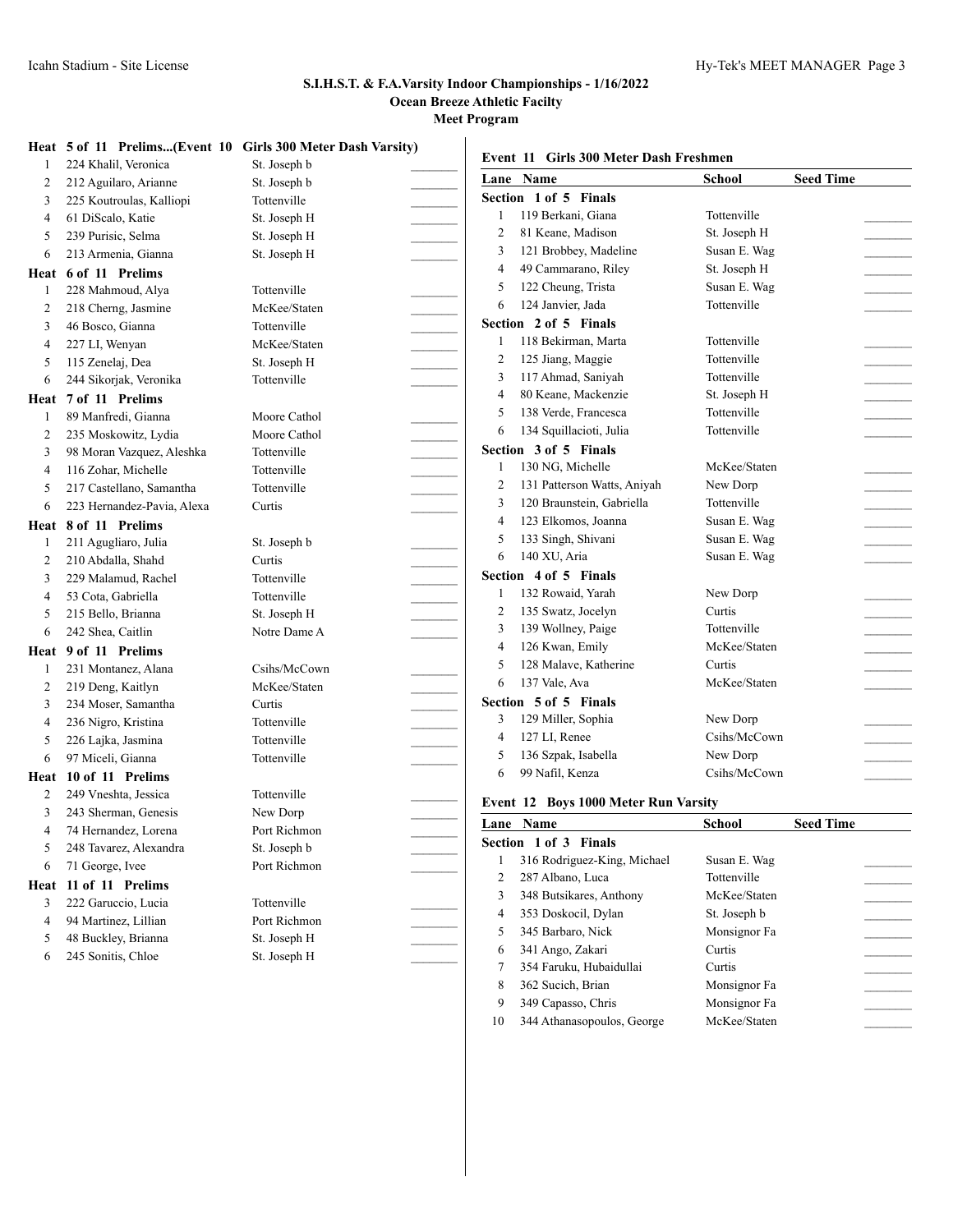|              |                            | Section 2 of 3 Finals(Event 12 Boys 1000 Meter Run Varsity) |  |
|--------------|----------------------------|-------------------------------------------------------------|--|
| 1            | 315 Razo, Daniel           | Tottenville                                                 |  |
| 2            | 352 Dell Accio, Nicholas   | New Dorp                                                    |  |
| 3            | 360 Oliveras, Atwarr       | Curtis                                                      |  |
| 4            | 359 Ng, Ivan               | McKee/Staten                                                |  |
| 5            | 364 Zhang, Kevin           | McKee/Staten                                                |  |
| 6            | 291 Chen, Jerry            | McKee/Staten                                                |  |
| 7            | 346 Bonacci, Nicholas      | Tottenville                                                 |  |
| 8            | 355 Haynesworth, Shawn     | Curtis                                                      |  |
| 9            | 351 Cheung, Vyas           | New Dorp                                                    |  |
| 10           | 365 Zosayas, Daniel        | Curtis                                                      |  |
| 11           | 300 Kulik, Christophe      | Tottenville                                                 |  |
| 12           | 357 Mei, Bruce             | McKee/Staten                                                |  |
|              | Section 3 of 3 Finals      |                                                             |  |
| $\mathbf{1}$ | 311 Ognibene, Andrew       | Tottenville                                                 |  |
| 2            | 358 Merizalde, Christ      | Susan E. Wag                                                |  |
| 3            | 356 Kalamohan, Sengkathir  | Susan E. Wag                                                |  |
| 4            | 350 Chen, Eric             | McKee/Staten                                                |  |
| 5            | 342 Asa, Nathaniel         | Susan E. Wag                                                |  |
| 6            | 347 Borges, Isidro         | McKee/Staten                                                |  |
| 7            | 318 Salvaggio, Nicholas    | Tottenville                                                 |  |
| 8            | 363 Toro Quinones, Antonio | Susan E. Wag                                                |  |
| 9            | 294 Conlin, Everett        | Tottenville                                                 |  |
| 10           | 343 Asa, Nicholas          | Susan E. Wag                                                |  |
| 11           | 288 Callegari, David       | Tottenville                                                 |  |
| 12           | 361 Pang, Aiden            | McKee/Staten                                                |  |
|              |                            |                                                             |  |

# **Event 13 Boys 55 Meter Dash Varsity**

|      | <b>Top 7 Advance by Time</b> |              |                  |  |  |
|------|------------------------------|--------------|------------------|--|--|
| Lane | Name                         | School       | <b>Seed Time</b> |  |  |
| Heat | 1 of 6 Prelims               |              |                  |  |  |
| 1    | 9 Coleman, Carson            | Monsignor Fa |                  |  |  |
| 2    | 16 Hobbs, Jaden              | St. Peter's  |                  |  |  |
| 3    | 4 Boyd, Johnathan            | Port Richmon |                  |  |  |
| 4    | 5 Burch, Messiah             | Monsignor Fa |                  |  |  |
| 5    | 21 Jordan, Nick              | Moore Cathol |                  |  |  |
| 6    | 40 Stewart, Donovan          | Moore Cathol |                  |  |  |
| 7    | 7 Chen, Benjamin             | Susan E. Wag |                  |  |  |
| 8    | 8 Chen Wei Ling, Juky        | Susan E. Wag |                  |  |  |
| Heat | 2 of 6 Prelims               |              |                  |  |  |
| 1    | 29 Lomangino, Joseph         | Moore Cathol |                  |  |  |
| 2    | 28 Lin, Justin               | Tottenville  |                  |  |  |
| 3    | 33 Mugieri, Chris            | St. Joseph b |                  |  |  |
| 4    | 13 Gbaguidi, Alberic         | Susan E. Wag |                  |  |  |
| 5    | 23 Keegan, Shawn             | Monsignor Fa |                  |  |  |
| 6    | 12 Fulco, Gino               | St. Joseph b |                  |  |  |
| 7    | 30 Mansur, Daniel            | Susan E. Wag |                  |  |  |
| 8    | 36 Rashed, Fathi             | Susan E. Wag |                  |  |  |
|      |                              |              |                  |  |  |

|                | Heat 3 of 6 Prelims       |              |  |
|----------------|---------------------------|--------------|--|
| 1              | 3 Boulos, Matthew         | St. Joseph b |  |
| $\overline{c}$ | 26 Lee, Ivan              | Susan E. Wag |  |
| 3              | 39 Runfola, Nick          | St. Joseph b |  |
| 4              | 42 Vitucci, John          | Susan E. Wag |  |
| 5              | 41 Vera, Jamel            | St. Peter's  |  |
| 6              | 27 Lighten, Matthias      | Moore Cathol |  |
| 7              | 31 Mercado, Zander        | Susan E. Wag |  |
| 8              | 11 Dumas JR, Simon        | Susan E. Wag |  |
| Heat           | 4 of 6 Prelims            |              |  |
| 2              | 17 Hobbs, Jeremy          | St. Peter's  |  |
| 3              | 35 Podolec, Michael       | Tottenville  |  |
| $\overline{4}$ | 6 Campbell, Elijah        | St. Peter's  |  |
| 5              | 25 Lastella, Christophe   | Susan E. Wag |  |
| 6              | 15 Greene, Michael        | Tottenville  |  |
| 7              | 14 Grant, Stephen         | Csihs/McCown |  |
| Heat           | 5 of 6 Prelims            |              |  |
| 2              | 1 Agro, Salvatore         | St. Joseph b |  |
| 3              | 37 Reyes, Javier          | Tottenville  |  |
| 4              | 22 Kalemi, James          | St. Joseph b |  |
| 5              | 19 Israel, McKai          | Port Richmon |  |
| 6              | 32 Meredith-Smith, Arshad | Moore Cathol |  |
| 7              | 34 Nieves, Javier         | St. Peter's  |  |
| Heat           | 6 of 6 Prelims            |              |  |
| 2              | 38 Rivera, Caleb          | Moore Cathol |  |
| 3              | 10 DeLorenzo, Robert      | St. Joseph b |  |
| $\overline{4}$ | 24 Kochnev, Maxim         | Tottenville  |  |
| 5              | 2 Benfante, Blake         | St. Joseph b |  |
| 6              | 20 jiang, jason           | Port Richmon |  |
| $\overline{7}$ | 18 Israel. Ethan          | Port Richmon |  |

# **Event 14 Girls 1000 Meter Run Varsity**

| Lane | <b>Name</b>            | School       | <b>Seed Time</b> |
|------|------------------------|--------------|------------------|
|      | Section 1 of 2 Finals  |              |                  |
| 1    | 325 Badamo, Gianna     | Tottenville  |                  |
| 2    | 327 Costanzo, Olivia   | St. Joseph b |                  |
| 3    | 336 Narcisse, Nadia    | Tottenville  |                  |
| 4    | 265 Leonard, Meghan    | Notre Dame A |                  |
| 5    | 328 Feng, Fiona        | McKee/Staten |                  |
| 6    | 326 Brown, Alyssia     | Notre Dame A |                  |
| 7    | 259 Dziubela, Victoria | St. Joseph b |                  |
| 8    | 338 Sarnicola, Kristen | St. Joseph b |                  |
| 9    | 332 Jerrahian, Paige   | St. Joseph H |                  |
| 10   | 237 Odinsky, Naomi     | St. Joseph b |                  |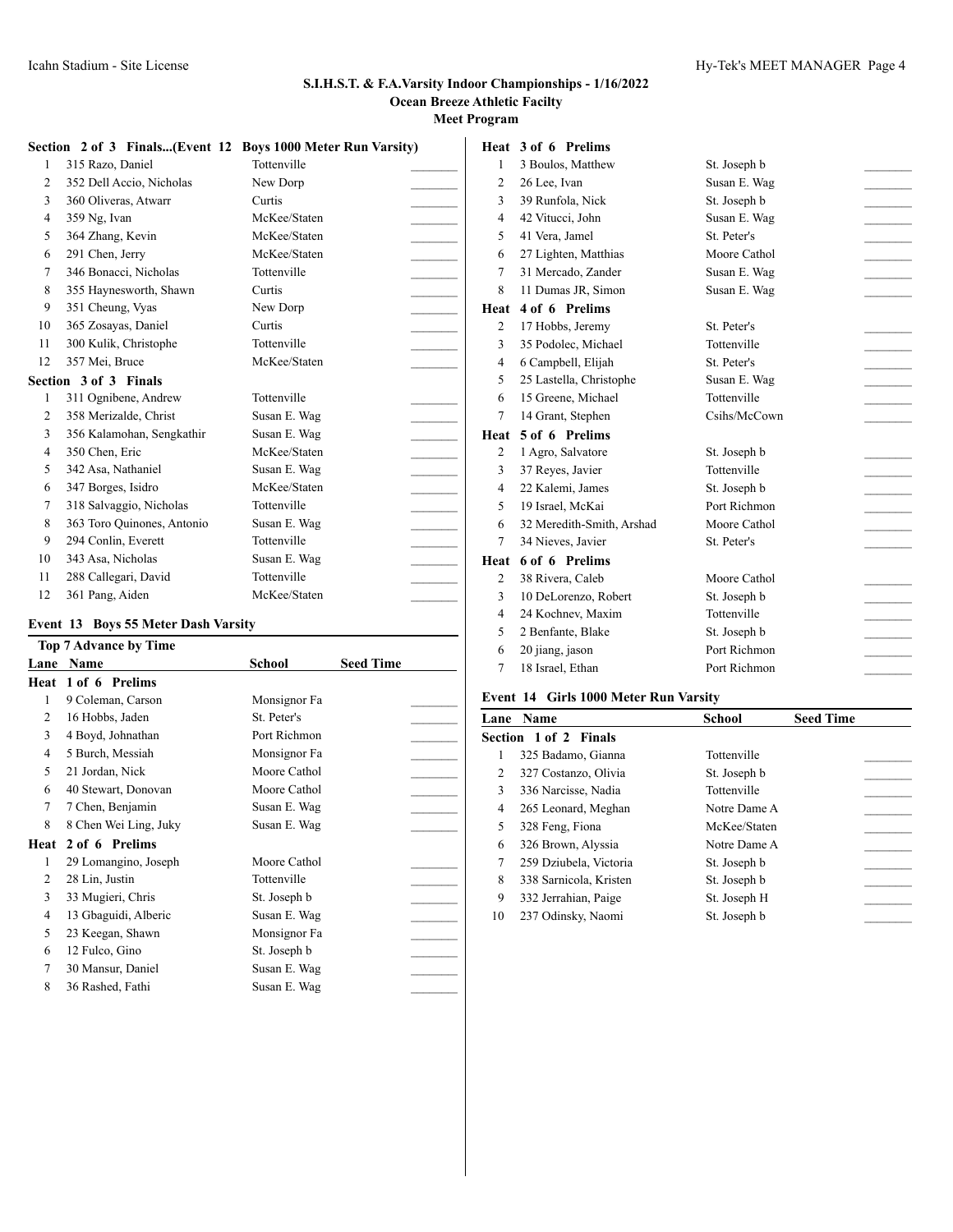$\overline{1}$ 

|    |                           | Section 2 of 2 Finals(Event 14 Girls 1000 Meter Run Varsity) |  |
|----|---------------------------|--------------------------------------------------------------|--|
| 1  | 335 Lastella, Kaitlyn     | Susan E. Wag                                                 |  |
| 2  | 324 Adamo, Alice          | St. Joseph H                                                 |  |
| 3  | 330 Ibrahim, Molly        | Tottenville                                                  |  |
| 4  | 276 Ricca, Abigail        | Tottenville                                                  |  |
| 5  | 284 Yang, Rachel          | McKee/Staten                                                 |  |
| 6  | 334 Krinsky Adinolf, Anna | Tottenville                                                  |  |
| 7  | 331 Irons, Erica          | Port Richmon                                                 |  |
| 8  | 339 Schinasi, Ashley      | Susan E. Wag                                                 |  |
| 9  | 267 Longo, Jessica        | St. Joseph b                                                 |  |
| 10 | 333 Kay, Amelia           | New Dorp                                                     |  |
| 11 | 329 Henain, Mary          | New Dorp                                                     |  |
| 12 | 337 Rak, Nicolette        | New Dorp                                                     |  |
| 13 | 340 Zajac, Julia          | Susan E. Wag                                                 |  |
|    |                           |                                                              |  |

# **Event 15 Girls 55 Meter Dash Varsity**

|                          | <b>Top 7 Advance by Time</b> |              |                  |  |
|--------------------------|------------------------------|--------------|------------------|--|
|                          | Lane Name                    | School       | <b>Seed Time</b> |  |
| Heat                     | 1 of 10 Prelims              |              |                  |  |
| 1                        | 71 George, Ivee              | Port Richmon |                  |  |
| $\overline{c}$           | 84 Lenza, Laura              | St. Joseph H |                  |  |
| 3                        | 108 Sgroi, Chloe             | Moore Cathol |                  |  |
| $\overline{\mathcal{L}}$ | 66 Ferrer, Alepha            | Susan E. Wag |                  |  |
| 5                        | 58 Dardeir, Miriam           | Susan E. Wag |                  |  |
| 6                        | 44 Alvarez, Ella             | Tottenville  |                  |  |
| 7                        | 96 Mejias, Sophia            | Tottenville  |                  |  |
| 8                        | 86 Lohr, Ella                | Tottenville  |                  |  |
| Heat                     | 2 of 10 Prelims              |              |                  |  |
| 1                        | 65 English, Esleen           | New Dorp     |                  |  |
| $\overline{c}$           | 112 Vitale, Corey            | Notre Dame A |                  |  |
| 3                        | 43 Abudu, Oyinkansola        | Csihs/McCown |                  |  |
| $\overline{\mathcal{L}}$ | 47 Brutus, Landy             | Susan E. Wag |                  |  |
| 5                        | 93 Marquis, Reese            | St. Joseph b |                  |  |
| 6                        | 60 Desilva, Sawandi          | Susan E. Wag |                  |  |
| $\tau$                   | 90 Marchese, Alexandra       | Tottenville  |                  |  |
| 8                        | 114 Yavno, Ariella           | Tottenville  |                  |  |
| Heat                     | 3 of 10 Prelims              |              |                  |  |
| 1                        | 92 Marino, Giavanna          | Tottenville  |                  |  |
| $\overline{c}$           | 64 Doyle, Alexis             | Tottenville  |                  |  |
| 3                        | 104 Pizirusso, Ava           | St. Joseph H |                  |  |
| 4                        | 69 Gambino, Emma             | St. Joseph H |                  |  |
| 5                        | 51 Colchamiro, Sarah         | Susan E. Wag |                  |  |
| 6                        | 70 Garofalo, Laura           | Tottenville  |                  |  |
| 7                        | 91 Marcus, Azaniah           | Curtis       |                  |  |
| 8                        | 95 Mejias, Nicole            | Tottenville  |                  |  |
| Heat                     | 4 of 10 Prelims              |              |                  |  |
| 1                        | 110 Vaccaro, lianna          | Notre Dame A |                  |  |
| $\overline{c}$           | 63 DO Rosario, Leah          | Curtis       |                  |  |
| 3                        | 113 Wallace, Alexandra       | St. Joseph H |                  |  |
| 4                        | 73 Ha, Veronica              | Tottenville  |                  |  |
| 5                        | 115 Zenelaj, Dea             | St. Joseph H |                  |  |
| 6                        | 106 Rivera, Victoria         | New Dorp     |                  |  |
| 7                        | 62 Djokovic, Sara            | Notre Dame A |                  |  |
|                          |                              |              |                  |  |

# **Heat 5 of 10 Prelims**

| 1              | 83 Lambert, Leann         | Notre Dame A |  |
|----------------|---------------------------|--------------|--|
| 2              | 54 Crawford, Zarajah      | Curtis       |  |
| 3              | 103 Perez, Vivian         | Tottenville  |  |
| 4              | 116 Zohar, Michelle       | Tottenville  |  |
| 5              | 82 Kenneh, Makoyah        | Curtis       |  |
| 6              | 105 Polanish, Maya        | St. Joseph H |  |
| 7              | 111 vallese, ava          | Notre Dame A |  |
| Heat           | 6 of 10 Prelims           |              |  |
| 1              | 77 James, Aniah           | New Dorp     |  |
| $\overline{c}$ | 87 Madehin, Aminat        | Curtis       |  |
| 3              | 48 Buckley, Brianna       | St. Joseph H |  |
| 4              | 49 Cammarano, Riley       | St. Joseph H |  |
| 5              | 98 Moran Vazquez, Aleshka | Tottenville  |  |
| 6              | 56 DA, Sophia             | New Dorp     |  |
| 7              |                           |              |  |
|                | 61 DiScalo, Katie         | St. Joseph H |  |
| Heat           | 7 of 10 Prelims           |              |  |
| 1              | 72 Gigliello, Morgan      | Port Richmon |  |
| 2              | 55 Curley, Sarah          | Notre Dame A |  |
| 3              | 79 Kadar, Victoria        | Tottenville  |  |
| 4              | 101 Palladino, Alexandra  | St. Joseph H |  |
| 5              | 109 Sillah, Amie          | New Dorp     |  |
| 6              | 59 Demontreux, Allison    | Susan E. Wag |  |
| 7              | 89 Manfredi, Gianna       | Moore Cathol |  |
|                | Heat 8 of 10 Prelims      |              |  |
| 1              | 45 Bergman, Gianna        | Moore Cathol |  |
| 2              | 88 Maiello, Celilia       | Notre Dame A |  |
| 3              | 75 Jaber, Nour            | New Dorp     |  |
| 4              | 85 Li, Karah              | Csihs/McCown |  |
| 5              | 94 Martinez, Lillian      | Port Richmon |  |
| 6              | 52 Cortes, Isabella       | Tottenville  |  |
| 7              | 53 Cota, Gabriella        | Tottenville  |  |
| Heat           | 9 of 10 Prelims           |              |  |
| 1              | 67 Fitzpatrick, Kayleigh  | Notre Dame A |  |
| 2              | 68 Funiciello, Gabriella  | Tottenville  |  |
| 3              | 100 Oladosu, Precious     | New Dorp     |  |
| 4              | 80 Keane, Mackenzie       | St. Joseph H |  |
| 5              | 74 Hernandez, Lorena      | Port Richmon |  |
| 6              | 102 Paolillo, Christiana  | St. Joseph H |  |
| 7              | 97 Miceli, Gianna         | Tottenville  |  |
|                | Heat 10 of 10 Prelims     |              |  |
| 1              | 99 Nafil, Kenza           | Csihs/McCown |  |
| 2              | 107 Sadek, Gabriela       | Notre Dame A |  |
| 3              | 76 Jallah, Naima          | Curtis       |  |
| 4              | 81 Keane, Madison         | St. Joseph H |  |
| 5              | 78 Jayaweera, Enara       | Port Richmon |  |
| 6              | 50 Chezdrique, Ariel      | Csihs/McCown |  |
| 7              |                           | Tottenville  |  |
|                | 46 Bosco, Gianna          |              |  |
| 8              | 57 Daluwattage, Adrienne  | Curtis       |  |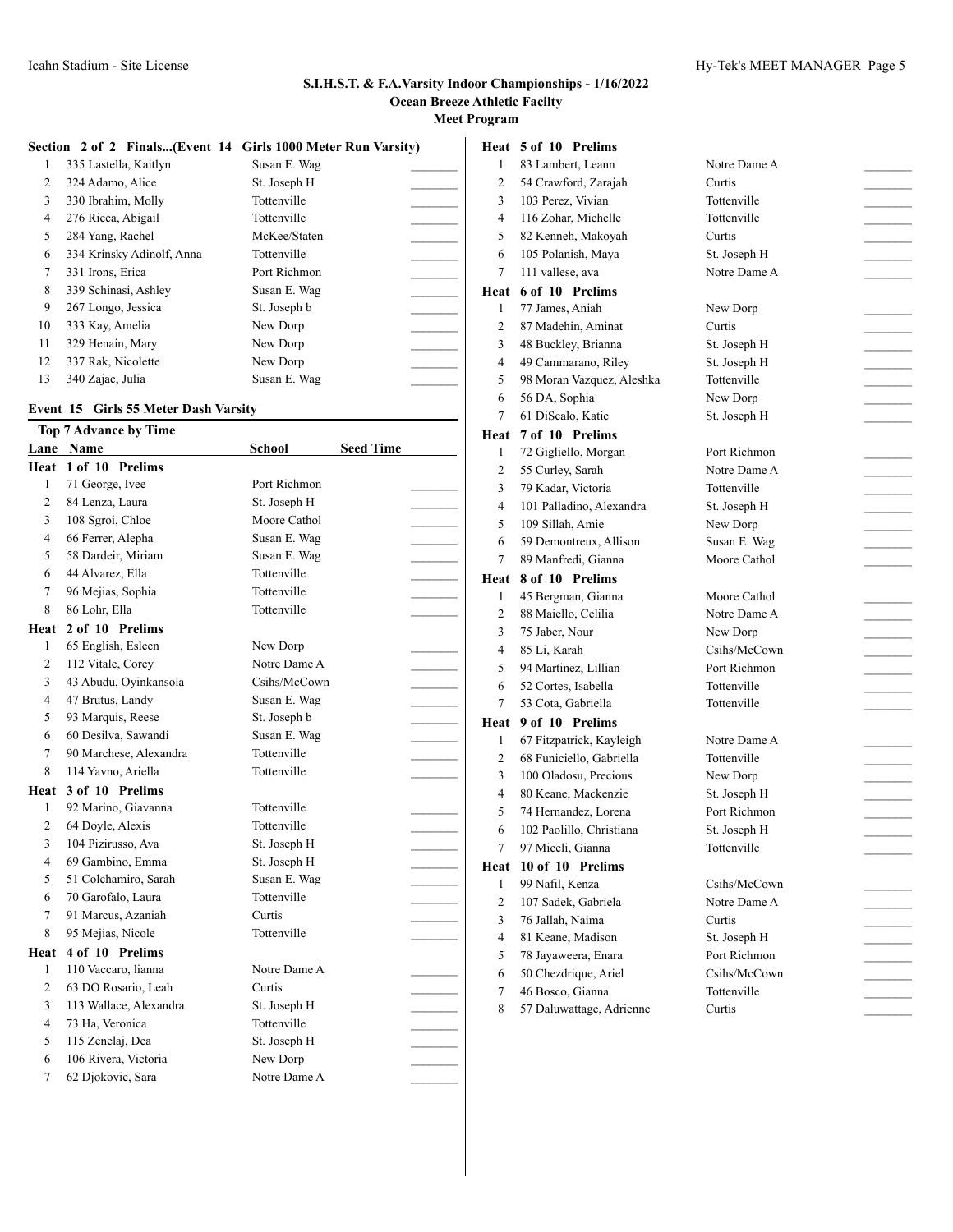# **Event 16 Boys 4x200 Meter Relay Freshmen**

| Lane | <b>Team</b>           | Relay                | <b>Seed Time</b> |
|------|-----------------------|----------------------|------------------|
|      | Section 1 of 2 Finals |                      |                  |
| 1    | St. Joseph b          | $M0$ C               |                  |
| 2    | Curtis                | M0A                  |                  |
| 3    | New Dorp              | M0A                  |                  |
| 4    | St. Joseph b          | $M0$ B               |                  |
| 5    | St. Joseph b          | M0A                  |                  |
| 6    | McKee/Staten          | M0A                  |                  |
|      | Section 2 of 2 Finals |                      |                  |
| 2    | McKee/Staten          | $M0$ D               |                  |
| 3    | McKee/Staten          | $M0$ C               |                  |
| 4    | Curtis                | M <sub>0</sub><br>-B |                  |
| 5    | McKee/Staten          | $M0$ B               |                  |
| 6    | Port Richmon          | M0A                  |                  |

#### **Event 17 Girls 4x200 Meter Relay Freshmen**

|   | Lane Team             | Relay            | <b>Seed Time</b> |
|---|-----------------------|------------------|------------------|
|   | Section 1 of 1 Finals |                  |                  |
| 2 | St. Joseph b          | W <sub>0</sub> A |                  |
| 3 | New Dorp              | W <sub>0</sub> A |                  |
| 4 | Tottenville           | W <sub>0</sub> B |                  |
| 5 | Tottenville           | W <sub>0</sub> A |                  |
| 6 | St. Joseph H          | W <sub>0</sub> A |                  |

# **Event 18 Boys 4x200 Meter Relay Varsity**

|                | Top 6 Advance by Time |                                  |                  |
|----------------|-----------------------|----------------------------------|------------------|
| Lane           | <b>Team</b>           | Relay                            | <b>Seed Time</b> |
| Heat           | 1 of 5 Prelims        |                                  |                  |
| 2              | Monsignor Fa          | $M0 \quad C$                     |                  |
| 3              | Susan E. Wag          | $M0$ C                           |                  |
| $\overline{4}$ | Moore Cathol          | M0A                              |                  |
| 5              | Susan E. Wag          | M <sub>0</sub><br>$\overline{A}$ |                  |
| 6              | St. Joseph b          | M0A                              |                  |
| Heat           | 2 of 5 Prelims        |                                  |                  |
| 2              | New Dorp              | M0A                              |                  |
| 3              | Curtis                | M <sub>0</sub><br>$\overline{A}$ |                  |
| 4              | Port Richmon          | M <sub>0</sub><br>$\mathbf{A}$   |                  |
| 5              | Monsignor Fa          | M <sub>0</sub><br>$\mathsf{A}$   |                  |
| 6              | Susan E. Wag          | $M0$ B                           |                  |
| Heat           | 3 of 5 Prelims        |                                  |                  |
| 2              | Tottenville           | M0A                              |                  |
| 3              | St. Peter's           | M <sub>0</sub><br>$\overline{A}$ |                  |
| 4              | McKee/Staten          | M <sub>0</sub><br>$\mathsf{A}$   |                  |
| 5              | Monsignor Fa          | M <sub>0</sub><br>B              |                  |
| 6              | St. Joseph b          | $M0$ B                           |                  |
| Heat           | 4 of 5 Prelims        |                                  |                  |
| 2              | Monsignor Fa          | M <sub>0</sub><br>E              |                  |
| 3              | St. Joseph b          | M <sub>0</sub><br>D              |                  |
| 4              | Moore Cathol          | M <sub>0</sub><br>B              |                  |
| 5              | St. Joseph b          | M <sub>0</sub><br>C              |                  |
| 6              | Monsignor Fa          | M <sub>0</sub><br>D              |                  |
|                |                       |                                  |                  |

# **Heat 5 of 5 Prelims**

|   | Curtis         | $M0$ B    |  |
|---|----------------|-----------|--|
| 3 | McKee/Staten   | $M0 \, C$ |  |
|   | McKee/Staten   | $M0$ B    |  |
|   | 5 Port Richmon | $M0$ B    |  |

# **Event 19 Girls 4x200 Meter Relay Varsity**

| Top 6 Advance by Time  |                  |                  |
|------------------------|------------------|------------------|
| Team                   | Relay            | <b>Seed Time</b> |
| 1 of 3 Prelims         |                  |                  |
| Moore Cathol           | W0<br>A          |                  |
| Notre Dame A           | W0<br>C          |                  |
| St. Joseph H           | W0<br>А          |                  |
| Susan E. Wag           | W0<br>A          |                  |
| Notre Dame A           | W <sub>0</sub> B |                  |
| 2 of 3 Prelims         |                  |                  |
| McKee/Staten           | W0<br>A          |                  |
| Tottenville            | W0<br>- C        |                  |
| Tottenville            | W0<br>A          |                  |
| Notre Dame A           | W0<br>A          |                  |
| Curtis                 | W0.<br>A         |                  |
| 3 of 3 Prelims<br>Heat |                  |                  |
| McKee/Staten           | W0<br>- B        |                  |
| New Dorp               | W0<br>A          |                  |
| St. Joseph H           | W0<br>B          |                  |
| St. Joseph b           | W0<br>A          |                  |
| Tottenville            | W0<br>B          |                  |
|                        |                  |                  |

# **Event 20 Boys 1600 Meter Run Varsity**

| Lane | <b>Name</b>                | School       | <b>Seed Time</b> |
|------|----------------------------|--------------|------------------|
|      | Section 1 of 2 Finals      |              |                  |
| 1    | 353 Doskocil, Dylan        | St. Joseph b |                  |
| 2    | 438 Pollack, John          | New Dorp     |                  |
| 3    | 429 Esposito, Anthony      | Tottenville  |                  |
| 4    | 428 Connelly, Keith        | Susan E. Wag |                  |
| 5    | 445 Squillacioti, Joseph   | Tottenville  |                  |
| 6    | 439 Poma, Alain            | Susan E. Wag |                  |
| 7    | 421 Adamo, James           | Susan E. Wag |                  |
| 8    | 443 Sanginari, Christopher | Csihs/McCown |                  |
| 9    | 424 Casale, Greg           | Monsignor Fa |                  |
| 10   | 436 Perazzo, Joseph        | Susan E. Wag |                  |
| 11   | 427 Chen, Raymond          | McKee/Staten |                  |
| 12   | 441 Rogers, James          | Csihs/McCown |                  |
|      |                            |              |                  |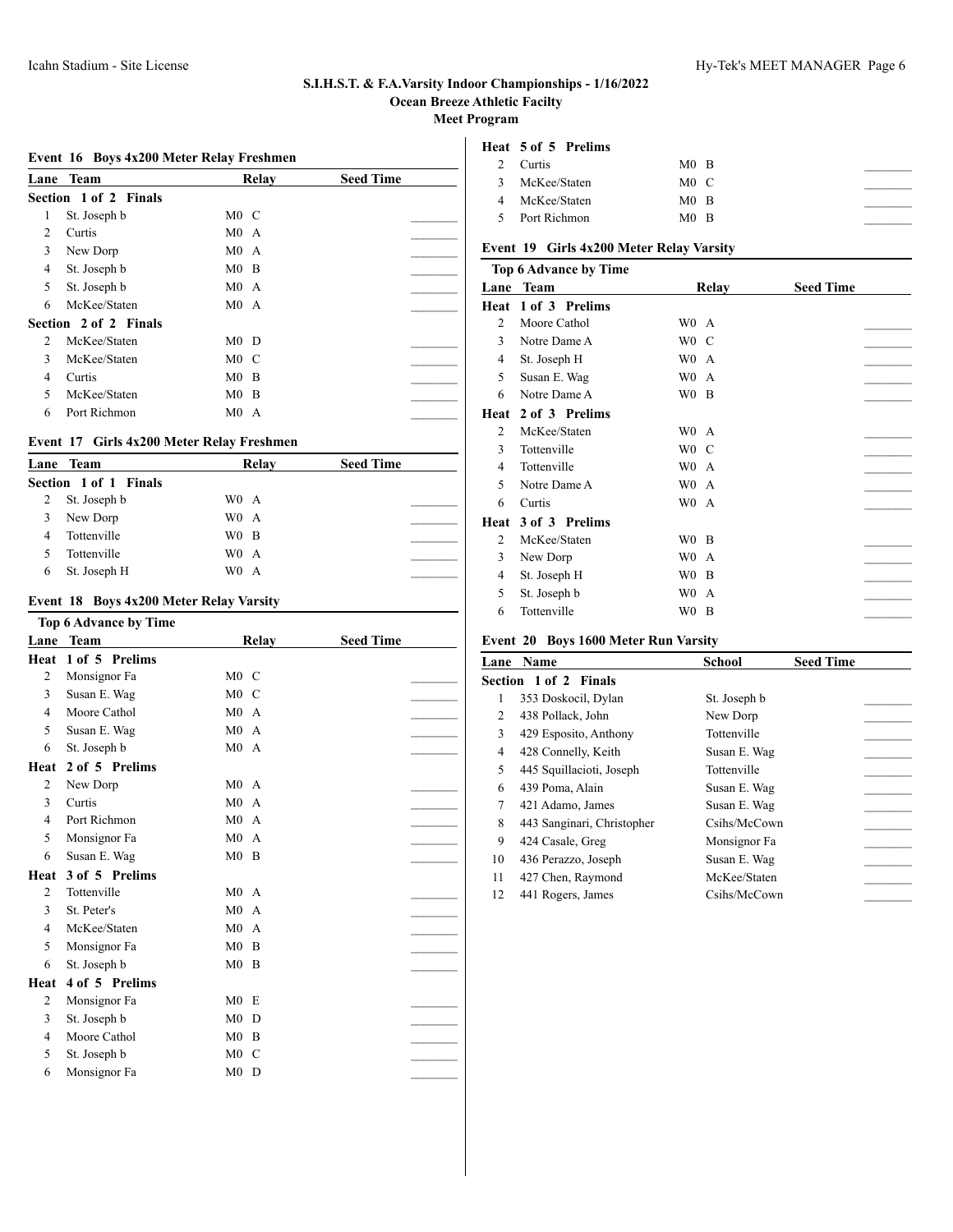#### **Section 2 of 2 Finals...(Event 20 Boys 1600 Meter Run Varsity)**

| 1              | 432 Heck, Paul         | Monsignor Fa |
|----------------|------------------------|--------------|
| $\overline{2}$ | 447 Walsh, Tyler       | Port Richmon |
| 3              | 187 Gottlieb, Joseph   | Tottenville  |
| $\overline{4}$ | 442 Romero, Andres     | Susan E. Wag |
| 5              | 433 Lin, Darren        | McKee/Staten |
| 6              | 449 Xu, Gaston         | Csihs/McCown |
| 7              | 440 Rafferty, Bennet   | Monsignor Fa |
| 8              | 435 Montuori, John     | Monsignor Fa |
| 9              | 437 Pernice, Joseph    | Monsignor Fa |
| 10             | 422 Almazo, Brian      | Susan E. Wag |
| 11             | 430 Gallardo, Juan     | Susan E. Wag |
| 12             | 434 Lu, Frank          | McKee/Staten |
| 13             | 425 Chen, Eddy         | McKee/Staten |
| 14             | 444 Sansaricq, Zachar  | New Dorp     |
| 15             | 426 Chen, Michael      | McKee/Staten |
| 16             | 448 Wiener, Cole       | Susan E. Wag |
| 17             | 446 Sutherland, Thomas | Monsignor Fa |
| 18             | 431 Gugagantha, Suriy  | Susan E. Wag |
| 19             | 423 Amato, Matthew     | New Dorp     |
|                |                        |              |

# **Event 21 Boys 1600 Meter Run Freshmen**

| Lane           | <b>Name</b>              | School       | <b>Seed Time</b> |  |
|----------------|--------------------------|--------------|------------------|--|
|                | Section 1 of 2 Finals    |              |                  |  |
| 1              | 419 Westhafer, Francis   | Curtis       |                  |  |
| $\overline{c}$ | 392 Ayzin, Matthew       | McKee/Staten |                  |  |
| 3              | 398 Enselman, Cooper     | Susan E. Wag |                  |  |
| 4              | 400 Hsu, Logan           | Csihs/McCown |                  |  |
| 5              | 402 Imparato, Robert     | St. Joseph b |                  |  |
| 6              | 414 Sino, Steven         | Susan E. Wag |                  |  |
| 7              | 406 Mcpherson, Clevon    | Curtis       |                  |  |
| 8              | 409 Rautenstrauch, Ian   | Curtis       |                  |  |
| 9              | 411 Shen, Jack           | New Dorp     |                  |  |
| 10             | 393 Basse, Adam          | Curtis       |                  |  |
| 11             | 395 Berka, Justin        | McKee/Staten |                  |  |
| 12             | 417 Tyminskyy, Maxym     | New Dorp     |                  |  |
| 13             | 408 Pakeerathan, Akash   | Susan E. Wag |                  |  |
| 14             | 407 Nieva, Randy         | Curtis       |                  |  |
| 15             | 394 Bennett, Colin       | St. Joseph b |                  |  |
|                | Section 2 of 2 Finals    |              |                  |  |
| $\mathbf{1}$   | 416 Turay, Michael       | Curtis       |                  |  |
| $\overline{c}$ | 391 Arulthasan, Yasvinth | McKee/Staten |                  |  |
| 3              | 412 Shi, Jason           | McKee/Staten |                  |  |
| $\overline{4}$ | 403 Khelemskiy, Danie    | McKee/Staten |                  |  |
| 5              | 401 Huang, James         | Csihs/McCown |                  |  |
| 6              | 413 Singh, Armaan        | McKee/Staten |                  |  |
| 7              | 420 WU, Matthew          | McKee/Staten |                  |  |
| 8              | 396 Charles, Kaden       | Susan E. Wag |                  |  |
| 9              | 399 Fagen, James         | McKee/Staten |                  |  |
| 10             | 404 Lykins, Jonathan     | New Dorp     |                  |  |
| 11             | 405 Maugeri, Dylan       | McKee/Staten |                  |  |
| 12             | 418 Vargas, Nicholas     | Csihs/McCown |                  |  |
| 13             | 415 Tam, Justin          | McKee/Staten |                  |  |
| 14             | 397 Davila, Luis Enrique | McKee/Staten |                  |  |
| 15             | 410 Sebastian, Travis    | Csihs/McCown |                  |  |
|                |                          |              |                  |  |

# **Event 22 Girls 1500 Meter Run Varsity**

| Lane | Name                        | School       | <b>Seed Time</b> |
|------|-----------------------------|--------------|------------------|
|      | Section 1 of 1 Finals       |              |                  |
| 1    | 389 Siconolfi, Brooke       | Notre Dame A |                  |
| 2    | 386 Juarez Guzman, Brittany | Curtis       |                  |
| 3    | 381 Cross, Abigail          | Csihs/McCown |                  |
| 4    | 385 Gumb, Ava               | St. Joseph H |                  |
| 5    | 383 Debellas, Sophia        | Tottenville  |                  |
| 6    | 379 Calvo, Isabella         | Csihs/McCown |                  |
| 7    | 388 Salib, Gloria           | Csihs/McCown |                  |
| 8    | 382 Daunt, Bernadette       | McKee/Staten |                  |
| 9    | 390 Vuoso, Samantha         | St. Joseph H |                  |
| 10   | 384 Dinneen, Lola           | Notre Dame A |                  |
| 11   | 378 Belzer, Samantha        | Tottenville  |                  |
| 12   | 387 Mavricos, Francesca     | Tottenville  |                  |
| 13   | 380 Cavalieri, Angela       | St. Joseph H |                  |
| 14   | 326 Brown, Alyssia          | Notre Dame A |                  |

# **Event 23 Girls 1500 Meter Run Freshmen**

| Lane | <b>Name</b>                  | <b>School</b> | <b>Seed Time</b> |  |
|------|------------------------------|---------------|------------------|--|
|      | <b>Section 1 of 1 Finals</b> |               |                  |  |
| 1    | 369 Ghoniem, Tasnim          | McKee/Staten  |                  |  |
| 2    | 373 Moeller, Elle            | St. Joseph H  |                  |  |
| 3    | 366 Abouzi, Solim            | New Dorp      |                  |  |
| 4    | 367 Dalessio, Laura          | Csihs/McCown  |                  |  |
| 5    | 372 Merizalde, Jaslen        | Susan E. Wag  |                  |  |
| 6    | 370 LI, Jenny                | New Dorp      |                  |  |
| 7    | 375 Portillo, Jaritza        | Csihs/McCown  |                  |  |
| 8    | 376 Rofail, Clair            | Tottenville   |                  |  |
| 9    | 374 Murphy, Hailie           | Tottenville   |                  |  |
| 10   | 377 Samarasekera, Alana      | Csihs/McCown  |                  |  |
| 11   | 371 Lula, Nadia              | Susan E. Wag  |                  |  |
| 12   | 368 Diaz, Jessica            | Susan E. Wag  |                  |  |

# **Event 24 Boys 600 Meter Run Varsity**

| Lane           | Name                        | School       | <b>Seed Time</b> |  |
|----------------|-----------------------------|--------------|------------------|--|
|                | Section 1 of 5 Finals       |              |                  |  |
| 1              | 317 Saleh, Mustafa          | McKee/Staten |                  |  |
| 2              | 312 Pecoraro, Joe           | St. Joseph b |                  |  |
| 3              | 306 Logan, Joseph           | Monsignor Fa |                  |  |
| $\overline{4}$ | 295 Dertinger, Christ       | Monsignor Fa |                  |  |
| 5              | 316 Rodriguez-King, Michael | Susan E. Wag |                  |  |
| 6              | 310 Morales, Zaire          | Csihs/McCown |                  |  |
|                | Section 2 of 5 Finals       |              |                  |  |
| 1              | 311 Ognibene, Andrew        | Tottenville  |                  |  |
| 2              | 300 Kulik, Christophe       | Tottenville  |                  |  |
| 3              | 287 Albano, Luca            | Tottenville  |                  |  |
| $\overline{4}$ | 208 Zhang, Morgan           | Tottenville  |                  |  |
| 5              | 293 Cocks, Romain           | Curtis       |                  |  |
| 6              | 315 Razo, Daniel            | Tottenville  |                  |  |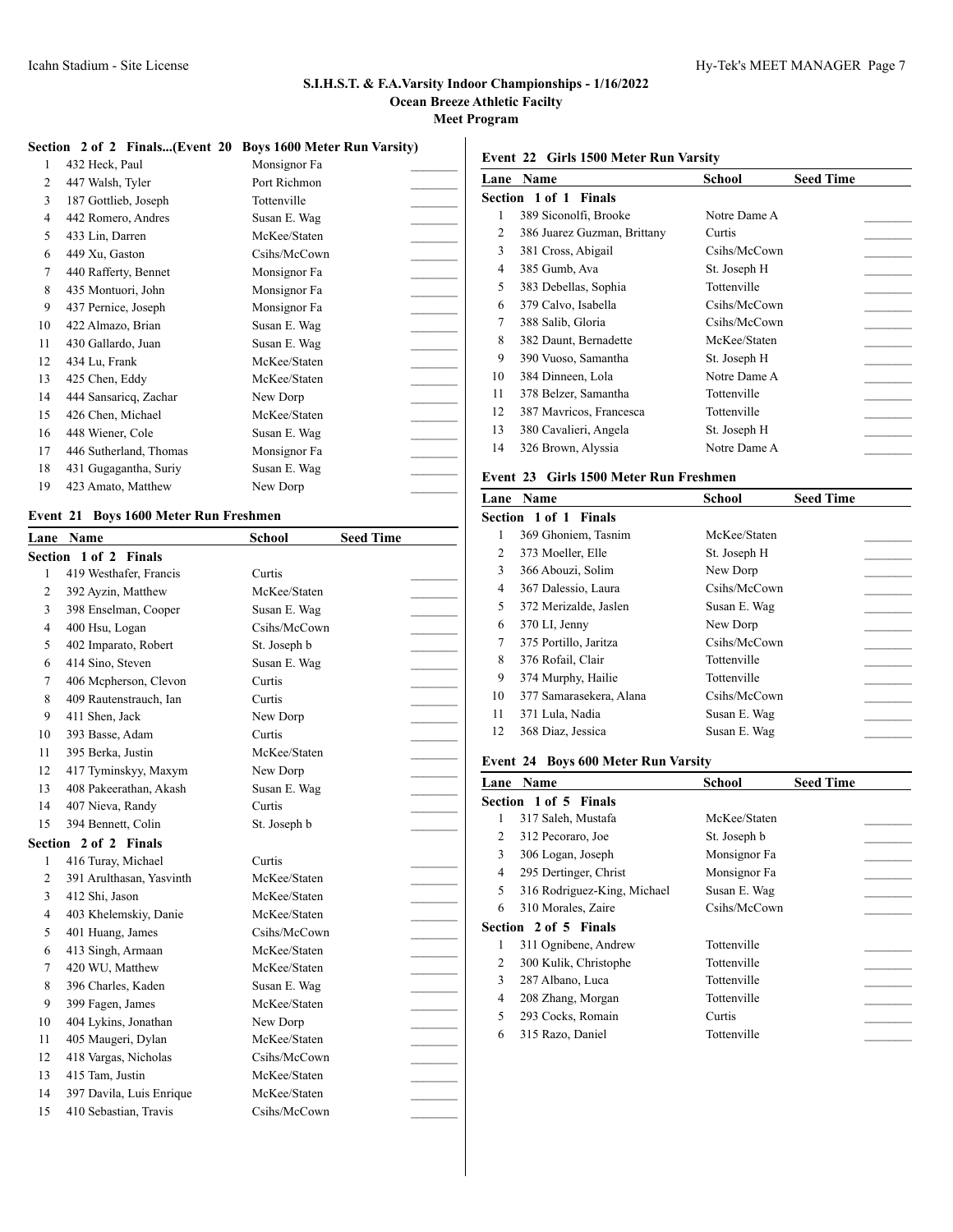|                | Section 3 of 5 Finals(Event 24 Boys 600 Meter Run Varsity) |              |                                                                                                                                                                                                                                                                                                                                                                                                                                                 | Section 3 of 4 Finals                          |              |                          |
|----------------|------------------------------------------------------------|--------------|-------------------------------------------------------------------------------------------------------------------------------------------------------------------------------------------------------------------------------------------------------------------------------------------------------------------------------------------------------------------------------------------------------------------------------------------------|------------------------------------------------|--------------|--------------------------|
|                | 288 Callegari, David                                       | Tottenville  |                                                                                                                                                                                                                                                                                                                                                                                                                                                 | 256 Chen, Selina                               | McKee/Staten |                          |
| 2              | 318 Salvaggio, Nicholas                                    | Tottenville  | 2                                                                                                                                                                                                                                                                                                                                                                                                                                               | 279 Suleiman, Daniya                           | Port Richmon |                          |
| 3              | 297 Hernandez, Matthew                                     | Susan E. Wag | 3                                                                                                                                                                                                                                                                                                                                                                                                                                               | 253 Aybar, Olivia                              | Csihs/McCown |                          |
| 4              | 308 MACHALADZE, Reziko                                     | Susan E. Wag | 4<br>$\overline{\phantom{a}}$                                                                                                                                                                                                                                                                                                                                                                                                                   | 262 Huang, Angel                               | McKee/Staten |                          |
| 5              | 307 Luciano, Jeremiah                                      | Curtis       | 5                                                                                                                                                                                                                                                                                                                                                                                                                                               | 280 Teutonico, Sophia                          | St. Joseph H | $\sim$                   |
| 6              | 197 Neri, Hector                                           | Port Richmon | 6                                                                                                                                                                                                                                                                                                                                                                                                                                               | 284 Yang, Rachel                               | McKee/Staten | $\overline{\phantom{a}}$ |
| 7              | 292 Cholico, Eric                                          | McKee/Staten | 7<br>$\sim$                                                                                                                                                                                                                                                                                                                                                                                                                                     | 275 Reginald, Natasha                          | Curtis       |                          |
| 8              | 294 Conlin, Everett                                        | Tottenville  | 8<br>$\overline{\phantom{a}}$                                                                                                                                                                                                                                                                                                                                                                                                                   | 245 Sonitis, Chloe                             | St. Joseph H | $\sim$                   |
| 9              | 298 Jiang, Michael                                         | McKee/Staten | 9                                                                                                                                                                                                                                                                                                                                                                                                                                               | 281 Vasquez, Angelica                          | Curtis       |                          |
| 10             | 301 Lai, Henry                                             | McKee/Staten | 10                                                                                                                                                                                                                                                                                                                                                                                                                                              | 263 Hung, Jessica Cen                          | McKee/Staten |                          |
| <b>Section</b> | 4 of 5 Finals                                              |              | 11                                                                                                                                                                                                                                                                                                                                                                                                                                              | 267 Longo, Jessica                             | St. Joseph b | $\sim$                   |
|                | 305 Liu, Jed                                               | McKee/Staten | 12                                                                                                                                                                                                                                                                                                                                                                                                                                              | 258 Cubero, Stephanie                          | Tottenville  |                          |
| $\overline{c}$ | 320 Tsang, Jalen                                           | McKee/Staten |                                                                                                                                                                                                                                                                                                                                                                                                                                                 | Section 4 of 4 Finals                          |              |                          |
| 3              | 302 Lee, Tyler                                             | McKee/Staten | $\overline{\phantom{a}}$                                                                                                                                                                                                                                                                                                                                                                                                                        | 276 Ricca, Abigail                             | Tottenville  |                          |
| 4              | 183 Criscuoli, John                                        | St. Peter's  | $\overline{2}$                                                                                                                                                                                                                                                                                                                                                                                                                                  | 260 Ferrandino, Amanda                         | St. Joseph H |                          |
| 5              | 290 Chen, Haoran                                           | McKee/Staten | 3                                                                                                                                                                                                                                                                                                                                                                                                                                               | 252 Asa, Emilee                                | Susan E. Wag |                          |
| 6              | 304 Liew, Daniel                                           | McKee/Staten | 4<br>$\overline{\phantom{a}}$                                                                                                                                                                                                                                                                                                                                                                                                                   | 277 Sharp, Madison                             | Susan E. Wag | $\sim$                   |
| 7              | 321 Wong, Wynton Wan                                       | McKee/Staten | 5<br>$\overline{\phantom{a}}$                                                                                                                                                                                                                                                                                                                                                                                                                   | 282 VO, Kayla                                  | Susan E. Wag | $\sim$                   |
| 8              | 299 Jin, Eric                                              | McKee/Staten | 6<br>$\mathcal{L}$                                                                                                                                                                                                                                                                                                                                                                                                                              | 254 Beatty, olivia                             | St. Joseph b | $\sim$                   |
| 9              | 314 Prabhu, Hej Madi                                       | Csihs/McCown |                                                                                                                                                                                                                                                                                                                                                                                                                                                 | 229 Malamud, Rachel                            | Tottenville  |                          |
| 10             | 313 Perera, Adisha                                         | Susan E. Wag | 8                                                                                                                                                                                                                                                                                                                                                                                                                                               | 269 Mbah, Therese                              | Susan E. Wag | $\sim$ 100 $\mu$         |
|                | Section 5 of 5 Finals                                      |              | 9                                                                                                                                                                                                                                                                                                                                                                                                                                               | 272 Nimely, Monique                            | Susan E. Wag |                          |
| -1             | 286 Abdelghani, Yousuf                                     | Susan E. Wag | 10                                                                                                                                                                                                                                                                                                                                                                                                                                              | 261 Ghobrial, Anastasia                        | Csihs/McCown |                          |
| $\overline{2}$ | 289 Chan, Wing                                             | Susan E. Wag | 11<br>$\frac{1}{\sqrt{2\pi}}\int_{0}^{\pi}\frac{1}{\sqrt{2\pi}}\left( \frac{1}{\sqrt{2\pi}}\right) \frac{d\mu}{2}d\mu d\nu$                                                                                                                                                                                                                                                                                                                     | 255 Cacace, Giovanna                           | Csihs/McCown |                          |
| 3              | 309 Mirabella, Vincent                                     | Moore Cathol | 12<br>$\overline{\phantom{a}}$                                                                                                                                                                                                                                                                                                                                                                                                                  | 266 Lombardi, Nicolina                         | St. Joseph b |                          |
| 4              | 291 Chen, Jerry                                            | McKee/Staten | 13                                                                                                                                                                                                                                                                                                                                                                                                                                              | 278 Singh, Harleen                             | Susan E. Wag |                          |
| 5              | 303 Leung, Charlton                                        | McKee/Staten | $\frac{1}{2} \left( \frac{1}{2} \right)^2 + \frac{1}{2} \left( \frac{1}{2} \right)^2 + \frac{1}{2} \left( \frac{1}{2} \right)^2 + \frac{1}{2} \left( \frac{1}{2} \right)^2 + \frac{1}{2} \left( \frac{1}{2} \right)^2 + \frac{1}{2} \left( \frac{1}{2} \right)^2 + \frac{1}{2} \left( \frac{1}{2} \right)^2 + \frac{1}{2} \left( \frac{1}{2} \right)^2 + \frac{1}{2} \left( \frac{1}{2} \right)^2 + \frac{1}{2} \left( \frac{1}{2} \right)^2 +$ |                                                |              |                          |
| 6              | 322 Yee, Lynden                                            | Susan E. Wag |                                                                                                                                                                                                                                                                                                                                                                                                                                                 | <b>Event 26 Boys 4x800 Meter Relay Varsity</b> |              |                          |
| 7              | 323 Zheng, Henry                                           | McKee/Staten |                                                                                                                                                                                                                                                                                                                                                                                                                                                 | Lane Team                                      | Relay        | <b>Seed Time</b>         |
| 8              | 296 Don, Thimeksha                                         | Susan E. Wag |                                                                                                                                                                                                                                                                                                                                                                                                                                                 | Section 1 of 1 Finals                          |              |                          |
| 9              | 319 Sony, Rishon                                           | Susan E. Wag |                                                                                                                                                                                                                                                                                                                                                                                                                                                 | Susan E. Wag                                   | M0A          |                          |
|                |                                                            |              |                                                                                                                                                                                                                                                                                                                                                                                                                                                 | Tottenville                                    | $M()$ A      |                          |

# **Event 25 Girls 600 Meter Run Varsity**

| Lane | Name                   | School       | <b>Seed Time</b> |  |
|------|------------------------|--------------|------------------|--|
|      | Section 1 of 4 Finals  |              |                  |  |
| 1    | 257 Chiu, Sara         | Tottenville  |                  |  |
| 2    | 271 Murray, Jamie      | St. Joseph H |                  |  |
| 3    | 259 Dziubela, Victoria | St. Joseph b |                  |  |
| 4    | 265 Leonard, Meghan    | Notre Dame A |                  |  |
| 5    | 273 Okafor, Angel      | Curtis       |                  |  |
| 6    | 274 Olah, Angelina     | Susan E. Wag |                  |  |
|      | Section 2 of 4 Finals  |              |                  |  |
| 1    | 270 Molinini, Jaclyn   | St. Joseph b |                  |  |
| 2    | 283 Vogt, Katherine    | St. Joseph H |                  |  |
| 3    | 268 Macpherson, Julia  | St. Joseph H |                  |  |
| 4    | 237 Odinsky, Naomi     | St. Joseph b |                  |  |
| 5    | 285 Zheng, Selina      | McKee/Staten |                  |  |
| 6    | 264 Koch, Camryn       | Tottenville  |                  |  |
|      |                        |              |                  |  |

| Lane | <b>Team</b>           |              | Relay | <b>Seed Time</b> |  |
|------|-----------------------|--------------|-------|------------------|--|
|      | Section 1 of 1 Finals |              |       |                  |  |
| 1    | Susan E. Wag          | M0A          |       |                  |  |
| 2    | Tottenville           | M0A          |       |                  |  |
| 3    | Curtis                | M0 B         |       |                  |  |
| 4    | Monsignor Fa          | M0A          |       |                  |  |
| 5    | New Dorp              | M0A          |       |                  |  |
| 6    | McKee/Staten          | $M0 \quad C$ |       |                  |  |
| 7    | McKee/Staten          | $M0$ D       |       |                  |  |
| 8    | Susan E. Wag          | M0 B         |       |                  |  |
| 9    | Curtis                | M0A          |       |                  |  |
| 10   | St. Joseph b          | M0A          |       |                  |  |
| 11   | McKee/Staten          | M0 B         |       |                  |  |
| 12   | St. Joseph b          | M0 B         |       |                  |  |
| 13   | Monsignor Fa          | M0 B         |       |                  |  |
| 14   | McKee/Staten          | M0A          |       |                  |  |
|      |                       |              |       |                  |  |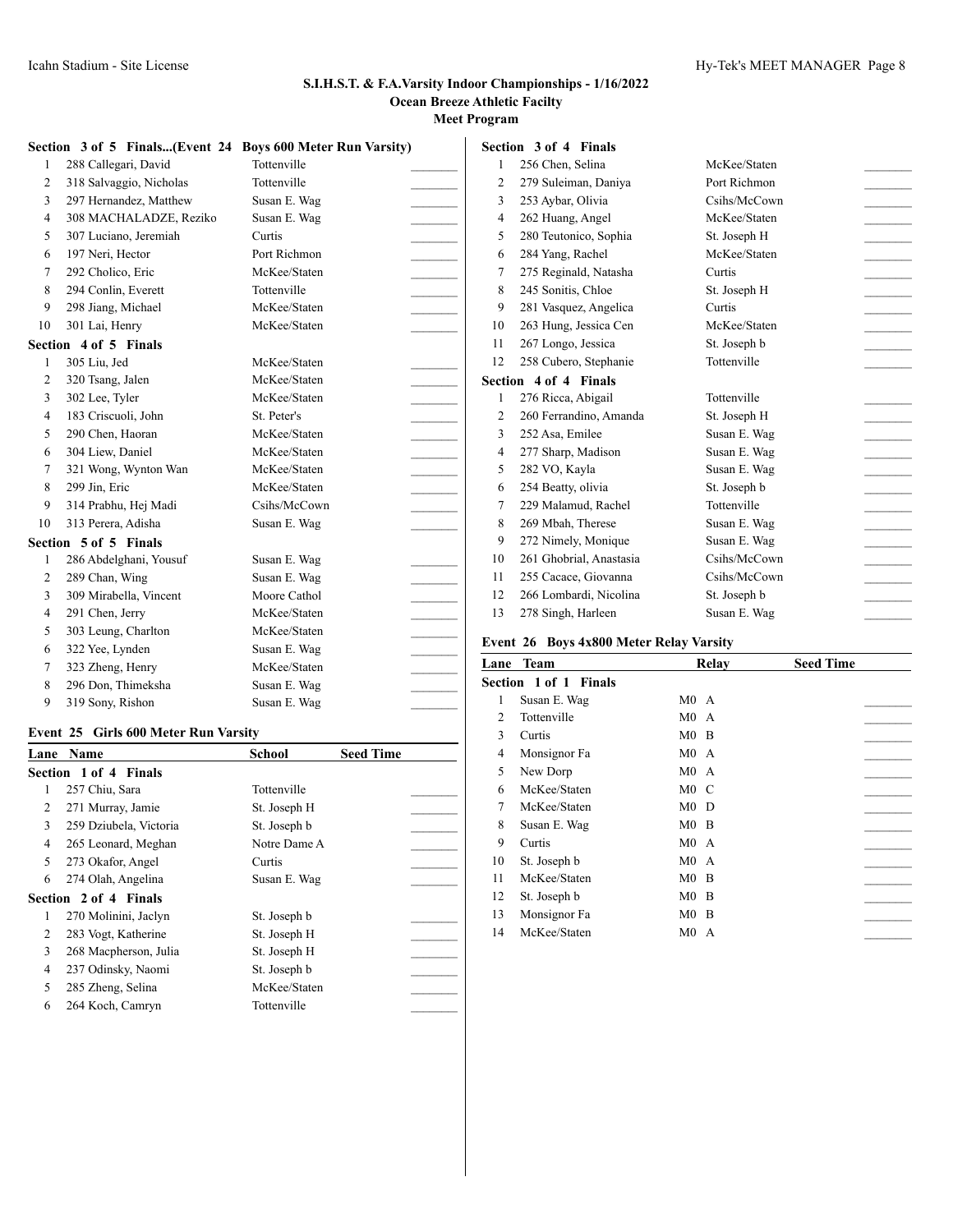**Event 27 Girls 4x800 Meter Relay Varsity**

|               | Lane Team                    | Relay            | <b>Seed Time</b> |
|---------------|------------------------------|------------------|------------------|
|               | <b>Section 1 of 1 Finals</b> |                  |                  |
|               | Tottenville                  | W0 B             |                  |
| $\mathcal{L}$ | Notre Dame A                 | W <sub>0</sub> A |                  |
| 3             | St. Joseph b                 | W <sub>0</sub> A |                  |
| 4             | Susan E. Wag                 | W <sub>0</sub> A |                  |
|               | St. Joseph H                 | W <sub>0</sub> A |                  |
| 6             | Tottenville                  | W <sub>0</sub> A |                  |
|               | Curtis                       | W0.<br>A         |                  |
|               |                              |                  |                  |

# **Event 28 Boys 4x400 Meter Relay Varsity**

| Lane | Team                  | Relay                            | <b>Seed Time</b> |
|------|-----------------------|----------------------------------|------------------|
|      | Section 1 of 3 Finals |                                  |                  |
| 1    | Tottenville           | M0A                              |                  |
| 2    | McKee/Staten          | M0A                              |                  |
| 3    | St. Joseph b          | M <sub>0</sub><br>$\overline{A}$ |                  |
| 4    | Monsignor Fa          | M <sub>0</sub><br>B              |                  |
| 5    | Susan E. Wag          | M0A                              |                  |
| 6    | Monsignor Fa          | M0A                              |                  |
|      | Section 2 of 3 Finals |                                  |                  |
| 1    | Curtis                | $M0$ B                           |                  |
| 2    | Curtis                | M0A                              |                  |
| 3    | Csihs/McCown          | M0A                              |                  |
| 4    | St. Joseph b          | M <sub>0</sub><br><sup>B</sup>   |                  |
| 5    | Monsignor Fa          | $M0$ C                           |                  |
| 6    | McKee/Staten          | $M0$ B                           |                  |
|      | Section 3 of 3 Finals |                                  |                  |
| 1    | St. Joseph b          | M0 E                             |                  |
| 2    | McKee/Staten          | $M0$ C                           |                  |
| 3    | Moore Cathol          | M0A                              |                  |
| 4    | St. Joseph b          | M <sub>0</sub><br>- C            |                  |
| 5    | New Dorp              | M <sub>0</sub><br>$\mathsf{A}$   |                  |
| 6    | St. Joseph b          | M <sub>0</sub><br>D              |                  |
| 7    | St. Joseph b          | M0 F                             |                  |

# **Event 29 Girls 4x400 Meter Relay Varsity**

| Lane | <b>Team</b>                  | Relay            | <b>Seed Time</b> |
|------|------------------------------|------------------|------------------|
|      | <b>Section 1 of 2 Finals</b> |                  |                  |
| 1    | McKee/Staten                 | W <sub>0</sub> A |                  |
| 2    | Susan E. Wag                 | W <sub>0</sub> A |                  |
| 3    | Tottenville                  | W <sub>0</sub> A |                  |
| 4    | St. Joseph H                 | W <sub>0</sub> A |                  |
| 5    | Curtis                       | W <sub>0</sub> A |                  |
| 6    | Notre Dame A                 | W <sub>0</sub> A |                  |
|      | <b>Section 2 of 2 Finals</b> |                  |                  |
| 1    | New Dorp                     | W <sub>0</sub> A |                  |
| 2    | St. Joseph b                 | W <sub>0</sub> A |                  |
| 3    | St. Joseph H                 | W <sub>0</sub> B |                  |
| 4    | Csihs/McCown                 | W0.<br>A         |                  |
| 5    | Notre Dame A                 | W <sub>0</sub> B |                  |
| 6    | Tottenville                  | WO B             |                  |

**Event 30 Boys Triple Jump Varsity**

| Pos    | <b>Name</b>            | School       | <b>Seed Mark</b> |
|--------|------------------------|--------------|------------------|
| Flight | 1 of 1 Finals          |              |                  |
| 1      | 619 Choi, Gio          | Susan E. Wag |                  |
| 2      | 614 Rapacciuolo, Nick  | Monsignor Fa |                  |
| 3      | 618 Biondolillo, Luigi | St. Joseph b |                  |
| 4      | 620 Morrissey, David   | St. Joseph b |                  |
| 5      | 616 Andes, Stephen     | Susan E. Wag |                  |
| 6      | 617 Aviles, Damian     | St. Joseph b |                  |
| 7      | 621 Moukazis, Nicholas | St. Joseph b |                  |
| 8      | 622 Ramos, Matthew     | St. Joseph b |                  |
| 9      | 565 Wong, Tyler        | McKee/Staten |                  |
| 10     | 612 Fabi, Marioluca    | St. Joseph b |                  |
| 11     | 537 Johnson, Jay'len   | Moore Cathol |                  |
| 12     | 611 Doukoure, Marcus   | Susan E. Wag |                  |

# **Event 31 Girls Triple Jump Varsity**

| Pos    | Name                    | <b>Seed Mark</b><br>School |  |
|--------|-------------------------|----------------------------|--|
| Flight | 1 of 1 Finals           |                            |  |
| 1      | 387 Mavricos, Francesca | Tottenville                |  |
| 2      | 213 Armenia, Gianna     | St. Joseph H               |  |
| 3      | 127 LI, Renee           | Csihs/McCown               |  |
| 4      | 625 Casale, Emily       | St. Joseph H               |  |
| 5      | 569 D'Agosta, Alexa     | Notre Dame A               |  |
| 6      | 627 Perelman, Ariana    | Csihs/McCown               |  |
| 7      | 501 DePeppo, Natalie    | Notre Dame A               |  |
| 8      | 485 Lika, Rihana        | St. Joseph H               |  |
| 9      | 390 Vuoso, Samantha     | St. Joseph H               |  |
| 10     | 626 Curlin, Noelle      | St. Joseph H               |  |
| 11     | 85 Li, Karah            | Csihs/McCown               |  |
| 12     | 483 Idone, Izzy         | St. Joseph H               |  |
| 13     | 629 Sysak, Rosemary     | St. Joseph H               |  |
| 14     | 628 Soler, Jessica      | Notre Dame A               |  |
| 15     | 623 Cowan, Olivia       | St. Joseph b               |  |
| 16     | 480 Costa, Alyssa       | St. Joseph H               |  |
| 17     | 573 La Marca, Ava Grace | Susan E. Wag               |  |
| 18     | 510 Petersen, Mia       | Susan E. Wag               |  |
|        |                         |                            |  |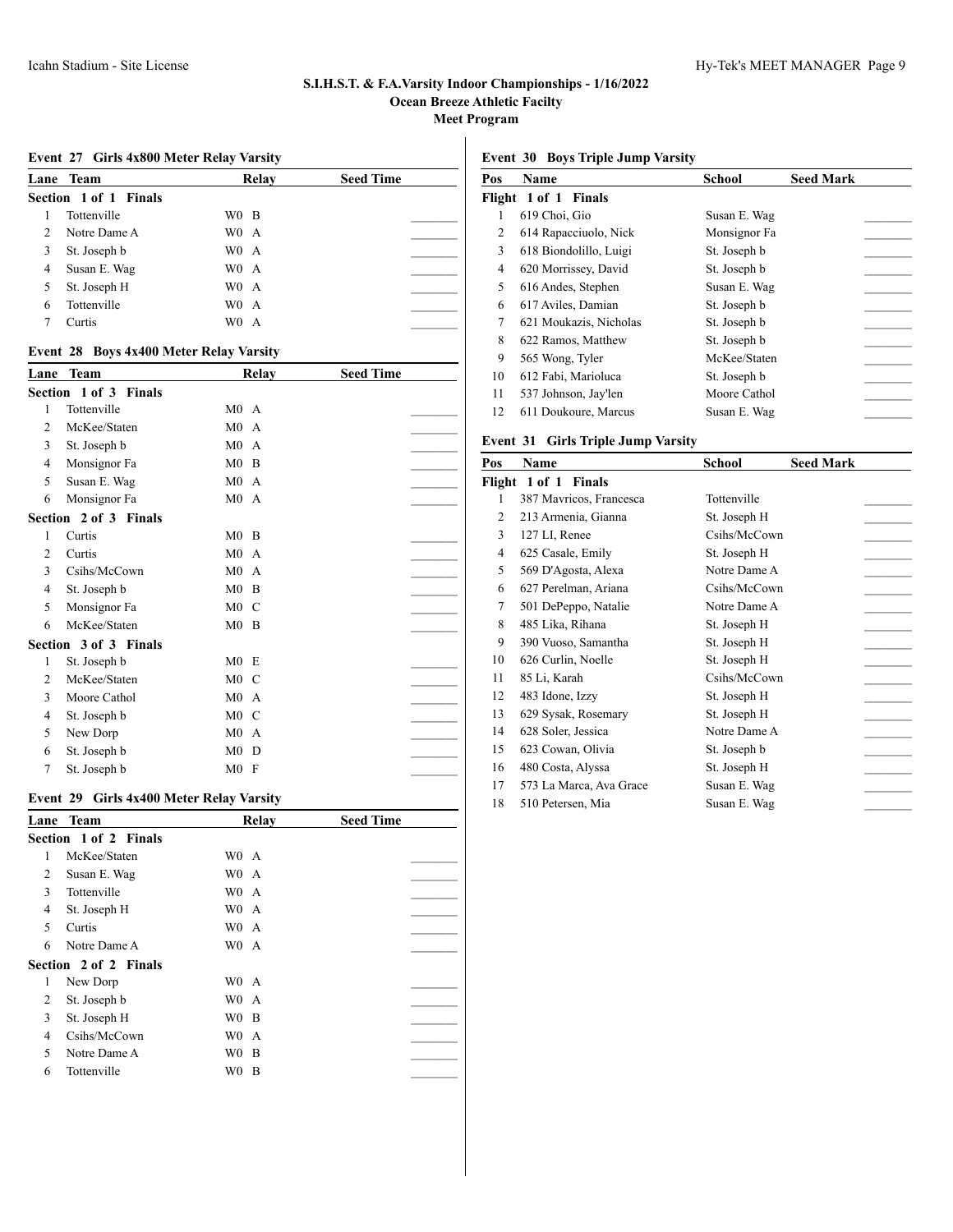# **Event 32 Boys Long Jump Varsity**

| Pos            | Name                     | School       | Seed Mark |  |
|----------------|--------------------------|--------------|-----------|--|
|                | Flight 1 of 1 Finals     |              |           |  |
| 1              | 469 Osorio, Jadon        | Csihs/McCown |           |  |
| $\overline{c}$ | 564 White, William       | Susan E. Wag |           |  |
| 3              | 155 DiStefano, Anthony   | St. Joseph b |           |  |
| 4              | 619 Choi, Gio            | Susan E. Wag |           |  |
| 5              | 551 Morrelli, DJ         | Monsignor Fa |           |  |
| 6              | 618 Biondolillo, Luigi   | St. Joseph b |           |  |
| 7              | 617 Aviles, Damian       | St. Joseph b |           |  |
| 8              | 465 Hidric, Aiden        | Csihs/McCown |           |  |
| 9              | 530 Dibella, Nicholas    | Monsignor Fa |           |  |
| 10             | 616 Andes, Stephen       | Susan E. Wag |           |  |
| 11             | 622 Ramos, Matthew       | St. Joseph b |           |  |
| 12             | 12 Fulco, Gino           | St. Joseph b |           |  |
| 13             | 621 Moukazis, Nicholas   | St. Joseph b |           |  |
| 14             | 545 Maniscalco, Giovanni | Moore Cathol |           |  |
| 15             | 561 Taddeo, Alex         | Monsignor Fa |           |  |
| 16             | 524 Chen, Tyrone         | McKee/Staten |           |  |
| 17             | 5 Burch, Messiah         | Monsignor Fa |           |  |

# **Event 33 Girls Long Jump Varsity**

| Pos | Name                   | School       | <b>Seed Mark</b> |  |
|-----|------------------------|--------------|------------------|--|
|     | Flight 1 of 2 Finals   |              |                  |  |
| 1   | 331 Irons, Erica       | Port Richmon |                  |  |
| 2   | 512 Schron, Patricia   | Notre Dame A |                  |  |
| 3   | 85 Li, Karah           | Csihs/McCown |                  |  |
| 4   | 127 LI, Renee          | Csihs/McCown |                  |  |
| 5   | 627 Perelman, Ariana   | Csihs/McCown |                  |  |
| 6   | 509 Mendez, Brianna    | Susan E. Wag |                  |  |
| 7   | 275 Reginald, Natasha  | Curtis       |                  |  |
| 8   | 625 Casale, Emily      | St. Joseph H |                  |  |
| 9   | 571 Henriquez, Chelsea | Curtis       |                  |  |
| 10  | 477 Carroll, Frankie   | St. Joseph H |                  |  |
| 11  | 501 DePeppo, Natalie   | Notre Dame A |                  |  |
| 12  | 628 Soler, Jessica     | Notre Dame A |                  |  |
| 13  | 104 Pizirusso, Ava     | St. Joseph H |                  |  |
| 14  | 630 Vovk, Mia          | Susan E. Wag |                  |  |
| 15  | 108 Sgroi, Chloe       | Moore Cathol |                  |  |
| 16  | 626 Curlin, Noelle     | St. Joseph H |                  |  |

# **Flight 2 of 2 Finals**

| 1  | 492 Vazquez, Samara     | Moore Cathol |  |
|----|-------------------------|--------------|--|
| 2  | 570 DiMeglio, Emma      | Notre Dame A |  |
| 3  | 478 Castellano, Juliana | St. Joseph H |  |
| 4  | 629 Sysak, Rosemary     | St. Joseph H |  |
| 5  | 60 Desilva, Sawandi     | Susan E. Wag |  |
| 6  | 69 Gambino, Emma        | St. Joseph H |  |
| 7  | 479 Chang-Hermann, Esme | Notre Dame A |  |
| 8  | 575 Rosson, Olivia      | Curtis       |  |
| 9  | 489 Thompson, Abigale   | Notre Dame A |  |
| 10 | 473 Bajraktari, Arbra   | Susan E. Wag |  |
| 11 | 486 Lioce, Mia          | Notre Dame A |  |
| 12 | 43 Abudu, Oyinkansola   | Csihs/McCown |  |
| 13 | 273 Okafor, Angel       | Curtis       |  |
| 14 | 480 Costa, Alyssa       | St. Joseph H |  |
| 15 | 573 La Marca, Ava Grace | Susan E. Wag |  |
| 16 | 510 Petersen, Mia       | Susan E. Wag |  |
|    |                         |              |  |

# **Event 34 Boys Shot Put Varsity**

| Pos            | Name                        | School       | <b>Seed Mark</b> |  |
|----------------|-----------------------------|--------------|------------------|--|
| Flight         | 1 of 2 Finals               |              |                  |  |
| 1              | 644 Danquah, Jaidyn         | Susan E. Wag |                  |  |
| $\overline{c}$ | 640 Akinola, Tolu           | Susan E. Wag |                  |  |
| 3              | 651 Eckman JR, Robert James | Port Richmon |                  |  |
| 4              | 652 Edwards, Vincent        | New Dorp     |                  |  |
| 5              | 659 Manneh, Devin John      | New Dorp     |                  |  |
| 6              | 654 Forsyth, Jack           | St. Peter's  |                  |  |
| 7              | 20 jiang, jason             | Port Richmon |                  |  |
| 8              | 656 Galvin, William         | St. Joseph b |                  |  |
| 9              | 663 Raciuppo, Logan         | St. Joseph b |                  |  |
| 10             | 650 Criscitiello, Cole      | St. Joseph b |                  |  |
| 11             | 649 Biskoroway, Peter       | St. Joseph b |                  |  |
| 12             | 535 Ibrahim, Ibrahim        | Curtis       |                  |  |
| 13             | 662 Notaro, Nick            | Monsignor Fa |                  |  |
| 14             | 665 Smith, Thomas           | St. Peter's  |                  |  |
| 15             | 653 Falco, Nicholas         | St. Joseph b |                  |  |
| 16             | 657 Ikonomou, Theodore      | St. Joseph b |                  |  |
| Flight         | 2 of 2 Finals               |              |                  |  |
| 1              | 655 Fureri, Joe             | St. Joseph b |                  |  |
| $\overline{2}$ | 558 Scotto, Gregory         | Curtis       |                  |  |
| 3              | 664 Rizzo, Marc             | Susan E. Wag |                  |  |
| 4              | 533 Henry, Kyahn            | Port Richmon |                  |  |
| 5              | 34 Nieves, Javier           | St. Peter's  |                  |  |
| 6              | 643 Crescitelli, James      | Susan E. Wag |                  |  |
| 7              | 658 Landau, Chris           | Monsignor Fa |                  |  |
| 8              | 647 Solis, Julian           | Susan E. Wag |                  |  |
| 9              | 32 Meredith-Smith, Arshad   | Moore Cathol |                  |  |
| 10             | 660 McAnuff, Shane          | St. Joseph b |                  |  |
| 11             | 666 Zboinski, Matthew       | St. Peter's  |                  |  |
| 12             | 539 Kabia, Ibrahim          | Port Richmon |                  |  |
| 13             | 646 Rapacciuolo, Enzo       | Monsignor Fa |                  |  |
| 14             | 661 Meredith-Smith, Aqil    | Moore Cathol |                  |  |
| 15             | 648 Vega, Emmanuel          | McKee/Staten |                  |  |
| 16             | 642 Corpuz, Myron           | Susan E. Wag |                  |  |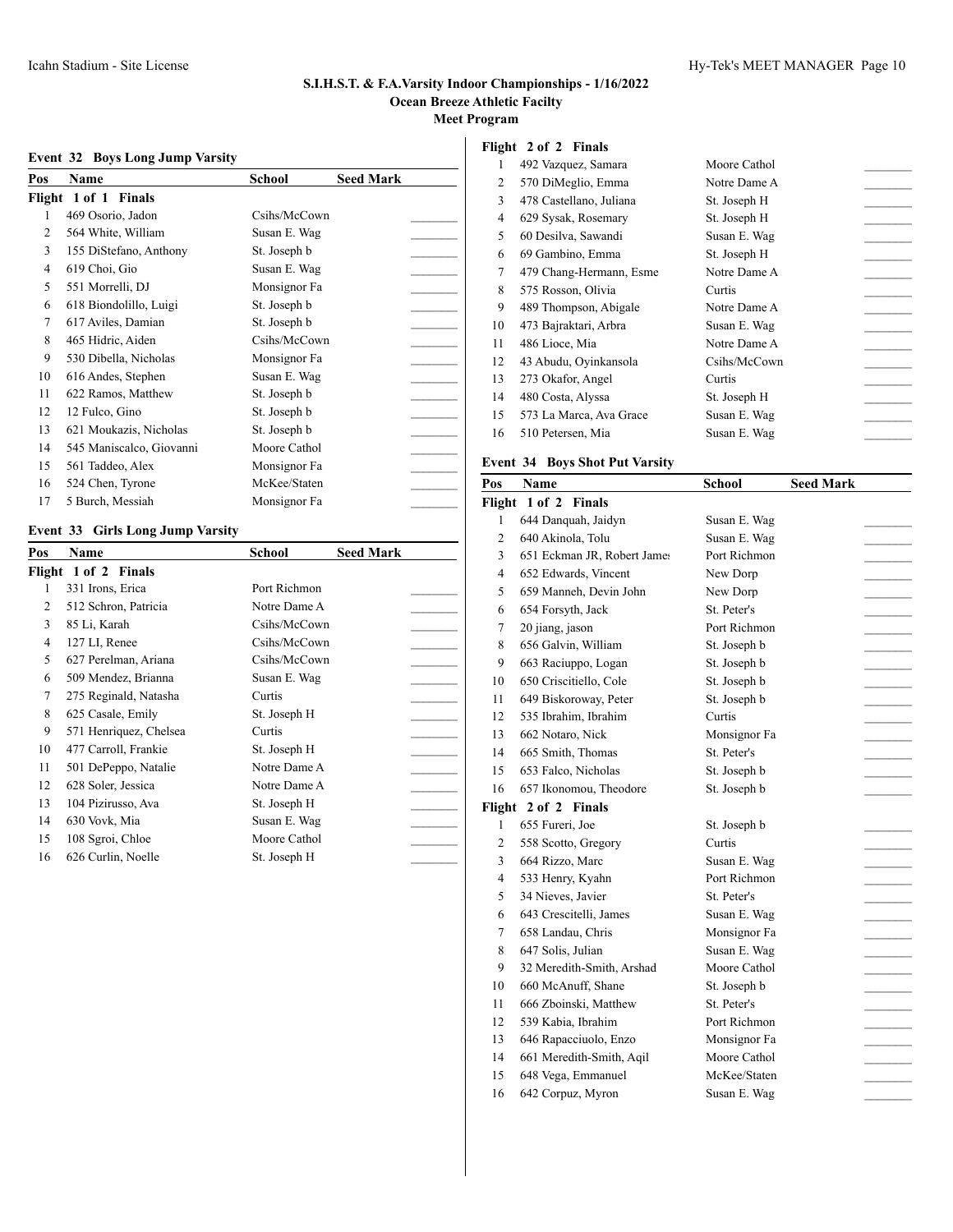# **Event 35 Girls Shot Put Varsity**

| Pos            | Name                        | <b>School</b> | <b>Seed Mark</b> |
|----------------|-----------------------------|---------------|------------------|
| Flight         | $1$ of $2$<br><b>Finals</b> |               |                  |
| 1              | 222 Garuccio, Lucia         | Tottenville   |                  |
| $\overline{c}$ | 228 Mahmoud, Alya           | Tottenville   |                  |
| 3              | 671 Lennon, Deserae         | New Dorp      |                  |
| 4              | 225 Koutroulas, Kalliopi    | Tottenville   |                  |
| 5              | 68 Funiciello, Gabriella    | Tottenville   |                  |
| 6              | 672 Levine, Sophia          | Curtis        |                  |
| 7              | 674 Matoi, Svetlana         | New Dorp      |                  |
| 8              | 211 Agugliaro, Julia        | St. Joseph b  |                  |
| 9              | 677 Olatidoye, Naheema      | New Dorp      |                  |
| 10             | 210 Abdalla, Shahd          | Curtis        |                  |
| 11             | 224 Khalil, Veronica        | St. Joseph b  |                  |
| 12             | 678 Zajac, Alicja           | New Dorp      |                  |
| 13             | 266 Lombardi, Nicolina      | St. Joseph b  |                  |
| 14             | 72 Gigliello, Morgan        | Port Richmon  |                  |
| 15             | 55 Curley, Sarah            | Notre Dame A  |                  |
| 16             | 669 Lambert, Shenaan        | Notre Dame A  |                  |
| 17             | 63 DO Rosario, Leah         | Curtis        |                  |
|                | Flight 2 of 2 Finals        |               |                  |
| 1              | 50 Chezdrique, Ariel        | Csihs/McCown  |                  |
| 2              | 57 Daluwattage, Adrienne    | Curtis        |                  |
| 3              | 377 Samarasekera, Alana     | Csihs/McCown  |                  |
| 4              | 503 Garcia, Ashley          | Curtis        |                  |
| 5              | 668 Holst, Mallory          | St. Joseph H  |                  |
| 6              | 624 Muraca, Christina       | St. Joseph H  |                  |
| 7              | 670 Lebow, Caitlin          | Notre Dame A  |                  |
| 8              | 637 Castillo, Latoya        | Port Richmon  |                  |
| 9              | 639 Vasquez, Barbara        | Susan E. Wag  |                  |
| 10             | 673 Lipka, Rebekah          | Moore Cathol  |                  |
| 11             | 675 Miller, Zanae           | Susan E. Wag  |                  |
| 12             | 667 Chapman, Linnea         | Notre Dame A  |                  |
| 13             | 500 Clinton, Yvonne         | Curtis        |                  |
| 14             | 84 Lenza, Laura             | St. Joseph H  |                  |
| 15             | 676 Nelson, Olivia          | Notre Dame A  |                  |
| 16             | 508 Lewis, Zaria            | Curtis        |                  |
|                |                             |               |                  |

# **Event 36 Girls Pole Vault Varsity**

| Pos | <b>Name</b>            | <b>School</b> | <b>Seed Mark</b> |
|-----|------------------------|---------------|------------------|
|     | Flight 1 of 1 Finals   |               |                  |
|     | 491 Trapanese, Alexis  | St. Joseph b  |                  |
|     | 488 Siracusa, Nicolina | St. Joseph b  |                  |
|     | 631 Simicija, Ortensia | Susan E. Wag  |                  |
| 4   | 504 Gavaz, Hayal       | Notre Dame A  |                  |
|     | 93 Marquis, Reese      | St. Joseph b  |                  |
| 6   | 475 Capani, Saranda    | Notre Dame A  |                  |

| Pos | Name                             | School       | <b>Seed Mark</b> |
|-----|----------------------------------|--------------|------------------|
|     | Flight 1 of 1 Finals             |              |                  |
| 1   | 635 Rodriguez, Connor Wilso      | Susan E. Wag |                  |
| 2   | 317 Saleh, Mustafa               | McKee/Staten |                  |
| 3   | 603 Huang, David                 | McKee/Staten |                  |
| 4   | 632 Bagon, Joshua                | Susan E. Wag |                  |
| 5   | 634 Marzano, Matthew             | St. Joseph b |                  |
| 6   | 610 Xie, Shifeng                 | McKee/Staten |                  |
| 7   | 633 Ekanayake, Vanuja            | Susan E. Wag |                  |
| 8   | 604 Huang, Jianuo                | McKee/Staten |                  |
| 9   | 584 Mwesigwa, Elvis Mato         | Susan E. Wag |                  |
| 10  | 636 Virata, Joshua               | Susan E. Wag |                  |
|     | Event 38 Girls High Jump Varsity |              |                  |
| Pos | Name                             | School       | <b>Seed Mark</b> |
|     | Flight 1 of 1 Finals             |              |                  |

|    | идис тог г гиммэ        |              |  |
|----|-------------------------|--------------|--|
| 1  | 594 Coyne, Elizabeth    | Notre Dame A |  |
| 2  | 624 Muraca, Christina   | St. Joseph H |  |
| 3  | 623 Cowan, Olivia       | St. Joseph b |  |
| 4  | 450 Bringslid, Alyssa   | Notre Dame A |  |
| 5  | 574 Pagano, Olivia      | Notre Dame A |  |
| 6  | 575 Rosson, Olivia      | Curtis       |  |
| 7  | 232 Moore, Jordan       | Notre Dame A |  |
| 8  | 478 Castellano, Juliana | St. Joseph H |  |
| 9  | 490 Thorne, Alexis      | Moore Cathol |  |
| 10 | 513 Uzzle, Hope         | Notre Dame A |  |
| 11 | 482 Dorsey, Jaice       | Susan E. Wag |  |
| 12 | 235 Moskowitz, Lydia    | Moore Cathol |  |
|    |                         |              |  |

#### **Event 39 Boys High Jump Varsity**

| Pos | <b>Name</b>           | School       | <b>Seed Mark</b> |
|-----|-----------------------|--------------|------------------|
|     | Flight 1 of 1 Finals  |              |                  |
|     | 613 Leverock, Nate    | Monsignor Fa |                  |
|     | 614 Rapacciuolo, Nick | Monsignor Fa |                  |
|     | 611 Doukoure, Marcus  | Susan E. Wag |                  |
|     | 612 Fabi, Marioluca   | St. Joseph b |                  |
|     | 615 Sicari, Dean      | St. Joseph b |                  |

# **Event 40 Girls Weight Throw Varsity**

| Pos | <b>Name</b>          | School       | <b>Seed Mark</b> |
|-----|----------------------|--------------|------------------|
|     | Flight 1 of 1 Finals |              |                  |
|     | 72 Gigliello, Morgan | Port Richmon |                  |
|     | 637 Castillo, Latoya | Port Richmon |                  |
| 3   | 638 Suleiman, Aisha  | Susan E. Wag |                  |
| 4   | 500 Clinton, Yvonne  | Curtis       |                  |
| 5   | 639 Vasquez, Barbara | Susan E. Wag |                  |